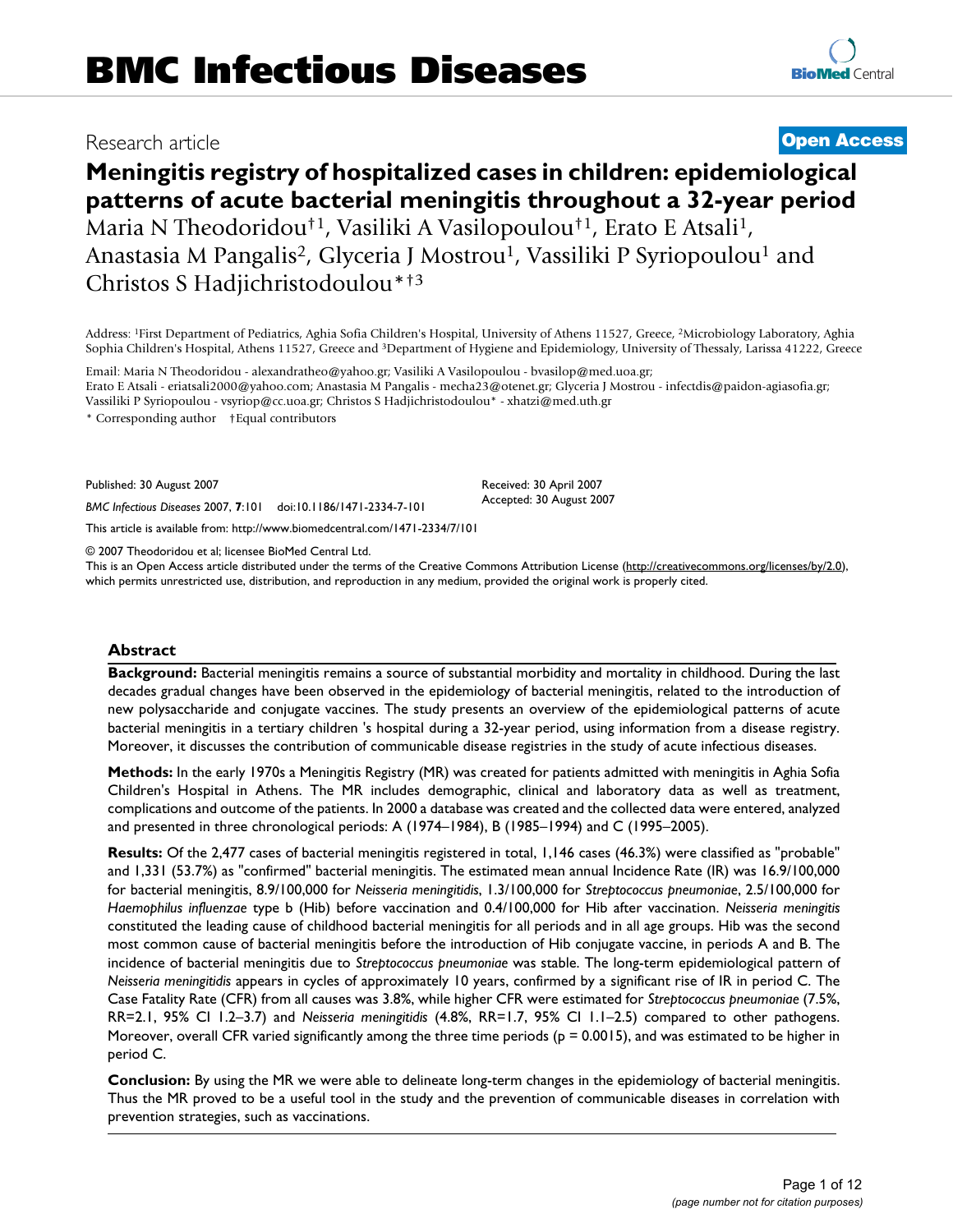# **Background**

In the pre-antibiotic era, bacterial meningitis was a fatal disease. In our days, despite increased availability of potent antimicrobials and sophisticated intensive care units, bacterial meningitis continues to be a significant cause of childhood morbidity and mortality [1,2]. This is reflected in the fact that meningitis continues to be present in the ten leading causes of death in children of high-income countries [3].

Many clinical and etiologic studies performed over the past 30 years have demonstrated that *Haemophilus influenzae* type b (Hib), *Neisseria meningitidis* and *Streptococcus pneumoniae* were the most common causative organisms of bacterial meningitis worldwide [1,2,4]. The development and implementation of a conjugate vaccine against Hib in the early 1990's have contributed directly to changes in the epidemiological profile of meningitis caused by Hib, in the countries that adopted universal immunization [4-6]. More recently, serogroup C meningococcal conjugate vaccine and pneumococcal heptavalent conjugate vaccine were licensed and are expected to influence the epidemiology of the disease. Therefore, a review of the epidemiology of bacterial meningitis is important in order to make rational decisions concerning future prevention and control strategies.

In Greece, studies on the epidemiology of childhood bacterial meningitis have largely focused on single causative organisms and specific geographic areas, while a nationwide surveillance system was not established before 1993 – when the National Meningococcal Reference Laboratory became operative.

Medical registries are defined as records of all new cases of selected diseases in defined populations that are prospectively monitored. They have been extensively used in the research of chronic diseases, while also communicable disease registries are being increasingly used. In the early 1970s, the creation of a Meningitis Registry (MR) in the Infectious Diseases Department of Aghia Sofia Children's Hospital in Athens, responded to the need for comprehensive epidemiological information on childhood meningitis in Greece. This report presents the 32-year MR findings regarding the epidemiological features of bacterial meningitis.

#### **Methods** *Study setting*

# Aghia Sofia Children's Hospital is a 250-bed pediatric university teaching hospital, which serves as a major referral center. The hospital has an average of 20,000 admissions annually, 4% of them treated in the Infectious Diseases Department. It is important to mention that Athens metropolitan pediatric population is covered by two more

pediatric hospitals and few pediatric clinics located in general hospitals.

Nevertheless, the majority of meningitis cases occurring in Athens metropolitan area, as well as those referred from central and south Greece and most of the Aegean Sea islands of the country were transferred and treated in the Infectious Diseases Department of Aghia Sofia Children's Hospital. During the last decade this pattern has changed, leading to a more wide distribution of meningitis cases at different facilities and a subsequently increasing number of meningitis cases treated in the other pediatric clinics. Taking into account the above information, it is postulated that, concerning specifically meningitis cases, the hospital served approximately 100% of the pediatric population of metropolitan Athens in period A, approximately 65% in period B and approximately 55% in period C.

# *Data collection*

In the early 1970s, a MR was created for patients admitted with meningitis in the Infectious Diseases Department of Aghia Sofia Children's Hospital. In the Registry Form (RF) around 50 parameters were included: demographic data (full name, sex, date of birth, father occupation, home address, telephone number, date of entry and date of discharge) and clinical data (preadmission antibiotic therapy, comorbid conditions, fever, headache, vomiting, meningeal signs, petecchiae, seizures, bulging fontanelle, grumbling, poor feeding, collapses or coma – on the day of admission, as well as for the following days). Moreover MR included laboratory results from Cerebrospinal Fluid (CSF) examination (white cell count, polymorphonuclear and lymphocyte count, glucose, protein, Gram stain, culture, latex, Polymerase Chain Reaction [PCR]), blood examination (hemoglobin, haematocrit, white cell count, polymorphonuclear and lymphocyte count, culture, PCR, prothrombin time), urine analysis, nasopharyngeal culture, stool culture and Mantoux. Finally, type and duration of provided treatment, discharge diagnosis, outcome and sequelae were recorded.

For each case the attending physician completed the RF upon discharge of the patient. Follow up visits were held up to 3 months after discharge and all additional information was recorded. To attain completeness, RFs were also created for two categories of patients who died from bacterial meningitis in the hospital without being treated in the Infectious Diseases Department. The Intensive Care Unit (ICU) records were reviewed to identify patients who were admitted directly to the ICU and died there from bacterial meningitis. Secondly, patients who died in the emergency department or were dead on admission with signs of bacterial meningitis or meningococcal septicemia were also recorded, after the review of hospital death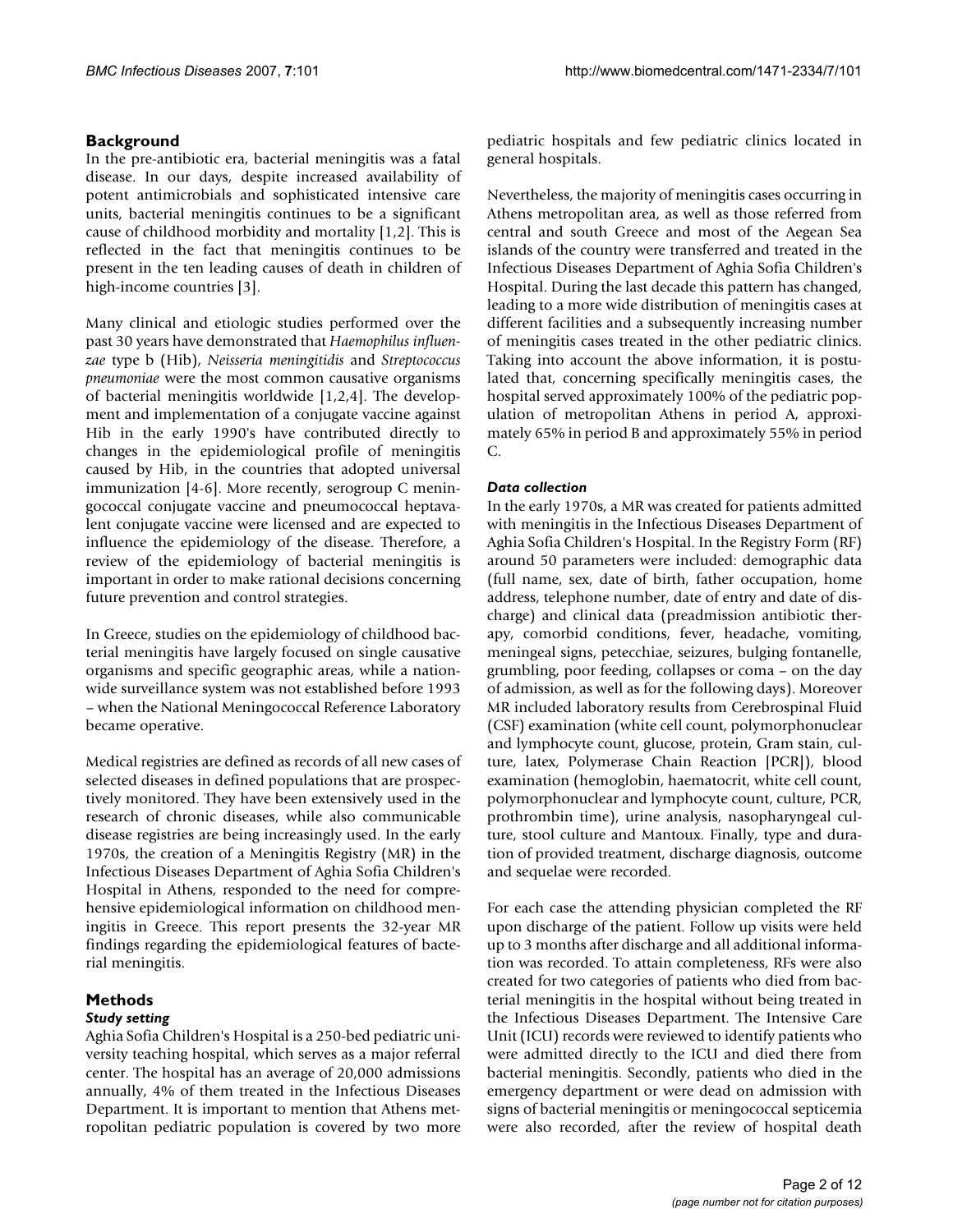records. Despite those cases were not hospitalized, a special RF was created and was included in the MR.

In 2000 a computerized database was created using Epinfo epidemiological package (version 3.3.2 – CDC – Atlanta) and for one year the already compiled RFs were entered into the database. Moreover, RFs were entered prospectively for the years 2000–2005.

#### *Case definition – Inclusion criteria*

A "case" was defined as any patient treated in the Infectious Diseases Department of Aghia Sofia Children's Hospital from January 1st 1974 until December 31st 2005, who was aged one-month-old to fourteen-years-old and was diagnosed with bacterial meningitis.

"Probable" bacterial meningitis cases were defined according to World Health Organization (WHO) criteriathose presenting clinical symptoms of meningitis (i.e. fever, headache, stiff neck, bulging fontanel or altered mental status) and CSF with an elevated protein (> 100 mg/dl), decreased glucose (< 40 mg/dl) or leukocytosis (> 100 WBC/mm3) with at least 80% neutrophils and lacking an identifiable bacterial pathogen [7].

"Confirmed" bacterial meningitis cases were defined according to WHO case definition criteria [7]: children presenting with clinical symptoms of meningitis (i.e. fever, headache, stiff neck, bulging fontanelle or mental status changes) and identification of bacteria *directly* (by culture or PCR from blood or CSF, or by culture from the petecchial lesions), or *indirectly* (by latex test, countercurrent immunoelectrophoresis, Fadebact, or Gram stain smear of blood or CSF). The "Confirmed" bacterial meningitis cases were further divided into the following groups, representing the most commonly isolated pathogens: *Neisseria meningitidis, Streptococcus pneumoniae, Haemophilus influenzae* type b and a fourth group "confirmed bacterial meningitis due to other bacteria" including all other isolated pathogens.

"Probable" meningococcal meningitis cases were defined -according to WHO case definition- those with clinical findings (fever > 38°C, hemorrhagic rash, circulatory collapse or coma) and laboratory findings compatible with meningococcal meningitis disease (CSF protein > 100 mg/dl, CSF glucose < 40 mg/dl or > 100 CSF WBC/mm3 with at least 80% neutrophils), although *Neisseria meningitidis* had not been isolated [8].

Deaths were attributed to bacterial meningitis if the patient died within one month of receiving in hospital antimicrobial therapy in hospital and if bacterial meningitis was the direct or predisposing cause of death.

#### *Exclusion criteria*

All patients that had been diagnosed repeatedly with events of bacterial meningitis due to structural defects of the central nervous system were excluded from the study. Meningitis cases caused by *Mycobacterium tuberculosis* were also excluded, as well as cases of patients younger than 1 month old.

#### *Study periods*

In order to facilitate data analysis and taking into consideration the fact that the conjugate Hib vaccine was introduced in Greece in mid 1994, cases were divided by date of admission, in three time periods (of 11, 10 and 11 years respectively): period A (1974 – 1984), period B (1985 – 1994) and period C (1995–2005). Periods A and B correspond to the time before the implementation of conjugate Hib vaccine, while period C corresponds to the time when immunization for Hib was practiced routinely in Greece.

#### *Data analysis*

Statistical analyses were performed with Epi-nfo epidemiological package (version 3.3.2 – CDC – Atlanta). The chisquare test and the Fischer exact test were used to compare qualitative variables. All results for continuous variables are expressed as means (Standard Deviation, SD). The student *t*-test, or Mann-Whitney test were used for quantitative variables. The level of 0.05 was used for statistical significance. Risk ratio (RR) with 95% confidence intervals (95% CI) were also calculated. Annual incidence was calculated per 100,000 children less than 14 year of age served by Aghia Sofia Children's Hospital. Population figures were extrapolated based on 1971, 1981, 1991 and 2001 census [9-12]. Potential years of life lost were calculated using the WHO life expectancy at birth for males and females in Greece [13].

## **Results**

During the 32 years of the MR a total of 3,495 cases were recorded, 2,477 (70.87%) of which met the criteria for bacterial meningitis. "Probable bacterial meningitis cases" were considered 1,146 (46.3%), while "confirmed bacterial meningitis cases" were considered 1,331 (53.7%). A single bacterial organism was identified in all "confirmed bacterial meningitis cases". The organism was identified directly in 1,073/1,331 cases (80.6%) out of which 789/ 1,073 cases (73.5%) were found positive only in CSF culture, 183/1,073 (17.1%) were found positive both in CSF and blood culture, whereas the remaining 101/1,073 (9.4%) were positive only in blood culture. A total of 258/ 1,331 cases (19.4%) were identified indirectly.

The agents most commonly associated with bacterial meningitis were *Neisseria meningitidis* (Incidence Rate [IR] 8.9 per 100,000 children), Hib (IR 1.7 per 100,000 children) and *Streptococcus pneumoniae* (IR 1.3 per 100,000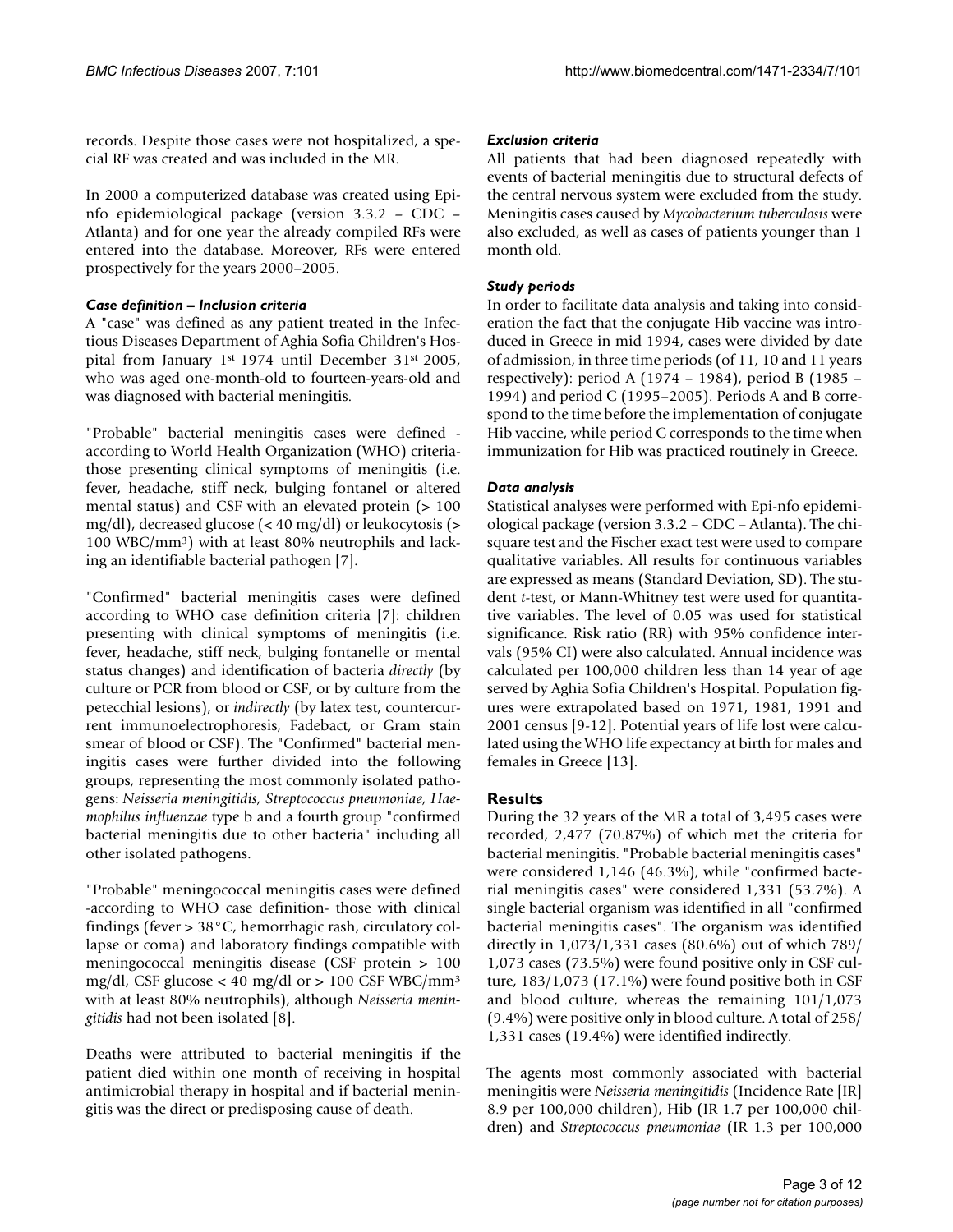children), while in 30% of cases no bacterial pathogen was identified. Total number and mean annual IR of bacterial meningitis cases in the three periods of the study are presented in Table 1. Moreover, the yearly distribution of IR of bacterial meningitis according to pathogenic agent is shown in Figure 1.

Males (58.7%) outnumbered females overall, while the mean annual IR of bacterial meningitis (per 100,000 children) was estimated 19.1 for males and 14.6 for females. Age specific rates for bacterial meningitis varied with pathogen (Table 2). The mean age was 3.1 years (SD 3.6; median 2; range 1 month to 14 years). Younger than 5 years were 71.4% of patients (1,718 out of the 2,406 children whose age was available). Patients aged < 1 year accounted for one third (786 – 32.7%), while patients 10 years and older accounted for 8.6% of the series.

During the 32 years of the study, 95 patients died in total. The Case Fatality Rate (CFR) of bacterial meningitis from all causes was estimated 3.8% (95% CI 3.1–4.7) The CFR varied significantly according to organism ( $p = 0.0001$ ) and among the three time periods ( $p = 0.0015$ ). The CFR was estimated higher during period C (5.4%, 95% CI 3.7– 7.7) compared to periods A and B (RR 1.4, 95% CI 1.0– 1.9), while CFR was estimated lower during period B (1.5%, 95% CI 0.7–2.9) compared to periods A and C (RR 0.4, 95% CI 0.2–0.7). The potential years of life lost were 7,250 in total. Potential years of life lost per period were estimated as follows: A 4,320, B 700 and C 2,230. The mean length of hospitalization was 11.7 days (SD 6.1) and decreased gradually from period A to period C 12.4, 11.8 and 9.7 days respectively ( $p < 0.0001$ ). Moreover, infants under 1 year of age were hospitalized for longer (14.0 days) compared to older children ( $p < 0.0001$ ). Patients who died from bacterial meningitis were hospitalized for a mean 3.8 days (SD 6.7 days), ranging from 0 to 38 days. Only one patient who died, in period A, from





pneumococcal meningitis complicated with subdural effusion was hospitalized for more than one month. Table 3 presents the absolute number of fatal cases, CFR and mean duration of hospitalization.

All pathogens showed some seasonal variation. Sixty-nine percent (69.0%) of the cases were diagnosed between October and April. Monthly distribution of *Neisseria meningitidis*, *Streptococcus pneumoniae* and Hib is presented in Figure 2.

#### **Neisseria meningitidis**

Meningococci constituted the leading cause of bacterial meningitis cases treated in the Infectious Diseases Department of Aghia Sofia Children's Hospital, during the last three decades and in all age groups. More than half of bacterial meningitis cases registered were attributed to *Neisseria meningitidis* (1,252 out of 2,477 – 50.5%). The mean

| Organism                  | 1974-1984 |      |        | 1985-1994 |      |      | 1995-2005 |      |      | Total |      |      |
|---------------------------|-----------|------|--------|-----------|------|------|-----------|------|------|-------|------|------|
|                           | N         | %    | $IR^*$ | N         | %    | IR*  | N         | %    | IR*  | N     | %    | IR*  |
| N. meningitidis- probable | 238       | 18.0 | 3.4    | 63        | 10.5 | 1.6  | 113       | 20.3 | 3.3  | 414   | 16.7 | 2.8  |
| N. meningitidis-confirmed | 386       | 29.3 | 5.5    | 197       | 32.8 | 5.2  | 255       | 45.7 | 7.6  | 838   | 33.8 | 6.1  |
| N. meningitidis- total    | 624       | 47.3 | 8.9    | 260       | 43.3 | 6.8  | 368       | 65.9 | 10.9 | 1252  | 50.5 | 8.9  |
| S. pneumoniae             | 90        | 6.8  | 1.3    | 46        | 7.7  | 1.2  | 50        | 9.0  | 1.5  | 186   | 7.5  | 1.3  |
| H. influenzae type b      | 100       | 7.6  | 1.4    | 138       | 23.0 | 3.6  | 14        | 2.5  | 0.4  | 252   | 10.2 | 1.7  |
| Other bacteria***         | 29        | 2.2  | 0.4    | 13        | 2.2  | 0.3  | 13        | 2.3  | 0.4  | 55    | 2.2  | 0.4  |
| Unspecified**             | 476       | 36.I | 6.7    | 143       | 23.8 | 3.6  | 113       | 20.3 | 3.3  | 732   | 29.6 | 4.6  |
| Total                     | 1319      | 100  | 18.7   | 600       | 100  | 15.5 | 558       | 100  | 16.5 | 2477  | 100  | 16.9 |

\* Mean annual Incidence Rate per 100,000 children

\*\* "Probable" bacterial meningitis cases not including "probable" meningococcal meningitis cases

\*\*\* group B *Streptococcus, Salmonella* spp, *Streptococcus* spp, *Pseudomonas aeruginosa, Escherichia coli, Staphylococcus* spp, *Brucella melitensis, Klebsiella* 

*pneumoniae, Acinetobacter anitratus, Enterobacter cloaca, Mycoplasma pneumoniae, Proteus* spp, *Rickettsiae* spp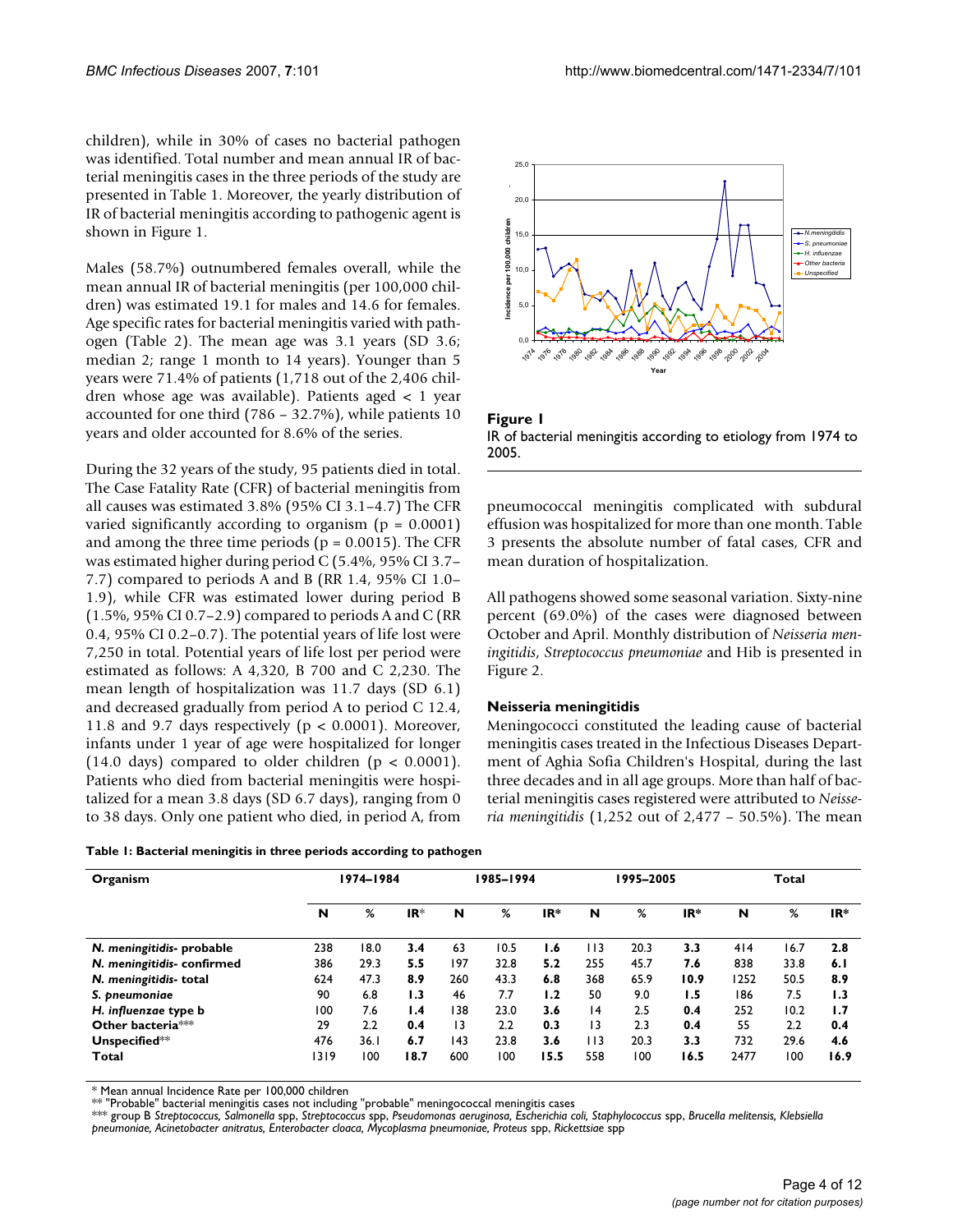| Organism       |               | N. Meningitidis* |       |                 | S. Pneumoniae   |       |                  | H. Influenzae |       |                 |
|----------------|---------------|------------------|-------|-----------------|-----------------|-------|------------------|---------------|-------|-----------------|
| Age<br>Group   | <b>Period</b> | N                | %     | $IR^{\ast\ast}$ | N               | %     | $IR^*$           | N             | %     | $IR^{\ast\ast}$ |
| $l$ to $l$ $l$ | 1974-1984     | 202              | 63.3  | 32.8            | 45              | 60.8  | 7.3              | 41            | 40.2  | 6.5             |
| months         | 1985–1994     | 69               | 21.6  | 27.9            | 15              | 20.3  | 5.6              | 55            | 53.9  | 22.9            |
|                | 1995-2005     | 48               | 15.0  | 18.9            | 4               | 18.9  | 5.5              | 6             | 5.9   | 2.3             |
| $l$ to 4       | 1974–1984     | 274              | 50.3  | 14.4            | 26              | 38.8  | $\overline{1.3}$ | 49            | 38.6  | 2.6             |
| years          | 1985–1994     | 136              | 25.0  | 16.7            | 4               | 20.9  | 1.7              | 72            | 56.7  | 8.7             |
|                | 1995-2005     | 135              | 24.8  | 16.3            | 27              | 40.3  | 3.3              | 6             | 4.7   | 0.7             |
| $5$ to $9$     | 1974–1984     | 93               | 38.4  | 4.1             | $\overline{10}$ | 40.0  | 0.4              | 7             | 43.8  | 0.3             |
| years          | 1985–1994     | 38               | 15.7  | 3.0             | 8               | 32.0  | 0.6              | 8             | 50.0  | 0.6             |
|                | 1995-2005     | Ш                | 45.9  | 10.1            | 7               | 28.0  | 0.6              |               | 6.3   | 0.1             |
| 10 to 14       | 1974–1984     | 36               | 33.0  | 1.6             | 7               | 46.7  | 0.3              |               | 50.0  | 0.0             |
| years          | 1985–1994     | 13               | I I.9 | 0.9             | 7               | 46.7  | 0.5              |               | 50.0  | 0.0             |
|                | 1995–2005     | 60               | 55.0  | 5.1             |                 | 6.7   | 0.1              | 0             | 0.0   | 0.0             |
| Total          | 1974–2005     | 1252             | 100.0 | 8.9             | 186             | 100.0 | 1.3              | 252           | 100.0 | 1.7             |

**Table 2: Meningitis cases in the three most common pathogens according to age group, in three periods**

\* *N. Meningitidis* includes probable and confirmed meningococcal meningitis cases

\*\* Mean annual Incidence Rate per 100,000 children

annual IR of total meningococcal meningitis cases was estimated 8.9 per 100,000 children. In the third period a 38.0% increase of the mean annual IR was estimated (from 7.9 in periods A and B to 10.9 per 100,000 children in period C). This rise was more pronounced in patients with confirmed meningococcal meningitis (Table 1).

Most cases due to *Neisseria meningitidis* occurred in infants and young children: 26.3% occurred in infants < 1 year and 71.1% in children < 5 years of age. Infants < 1 year of age had the highest age specific IR (32.8, 27.9 and 18.9 per 100,000 children in periods A, B and C). The mean age of *Neisseria meningitidis* cases, approximately 2.7 years (SD 3.2) in periods A and B, marked a significant increase in



Figure 2 Monthly variation of the three most common pathogens of bacterial meningitis.

period C up to 4.9 years (SD 3.9), as presented in Figure 3  $(p < 0.0001)$ . This observation applies, to "confirmed" and "probable" meningococcal disease as well. In total, males (55.1%) outnumbered females.

The overall CFR for *Neisseria meningitidis* was estimated 4.8% (95% CI 3.7–6.2), while it was estimated 1.7% (95% CI 1.0–2.9) for "confirmed" meningococcal meningitis. The higher CFR (11.1%, 95% CI 8.3–14.6) was observed in the "probable" *Neisseria meningitidis* cases compared to all other bacterial meningitis cases (RR 4.7, 95% CI 3.2–6.9). Interestingly, higher rates of case fatality were estimated in period C (6.3%, 95% CI 4.1–9.4), compared to 5.3% (95% CI 3.7–7.4) and 1.5% (95% CI 0.4– 3.9) in periods A and B. Age specific CFR was higher in the 1–4 years (7.4%, 95% CI 3.6–13.2) and 10–14 years (10.0%, 95% CI 3.8–20.5) age groups.

Of the 838 confirmed meningococcal meningitis cases serogroup was available for only 321 (38.3%), with the predominant isolates being B (58.6%), C (23.4%) and A (10.9%). Serogroup differed among the three periods of the study. In period A 75 cases (70.8%) of serogroup B, 16 cases (15.1%) of serogroup A and 13 cases (12.3%) of serogroup C were isolated. Correspondingly, in period B 34 cases (49.3%) of serogroup B, 32 cases (46.4%) of serogroup C and 1 case (1.4%) of serogroup A were isolated. Finally, in period C 79 cases (54.1%) of serogroup B, 30 cases (20.5%) of serogroup C and 18 cases (12.3%) of serogroup A were isolated.

Meningococcal meningitis cases demanded the shortest duration of hospitalization  $(10.5 \pm 5.1)$  days) among all other causes (Table 3). A seasonal pattern of meningococ-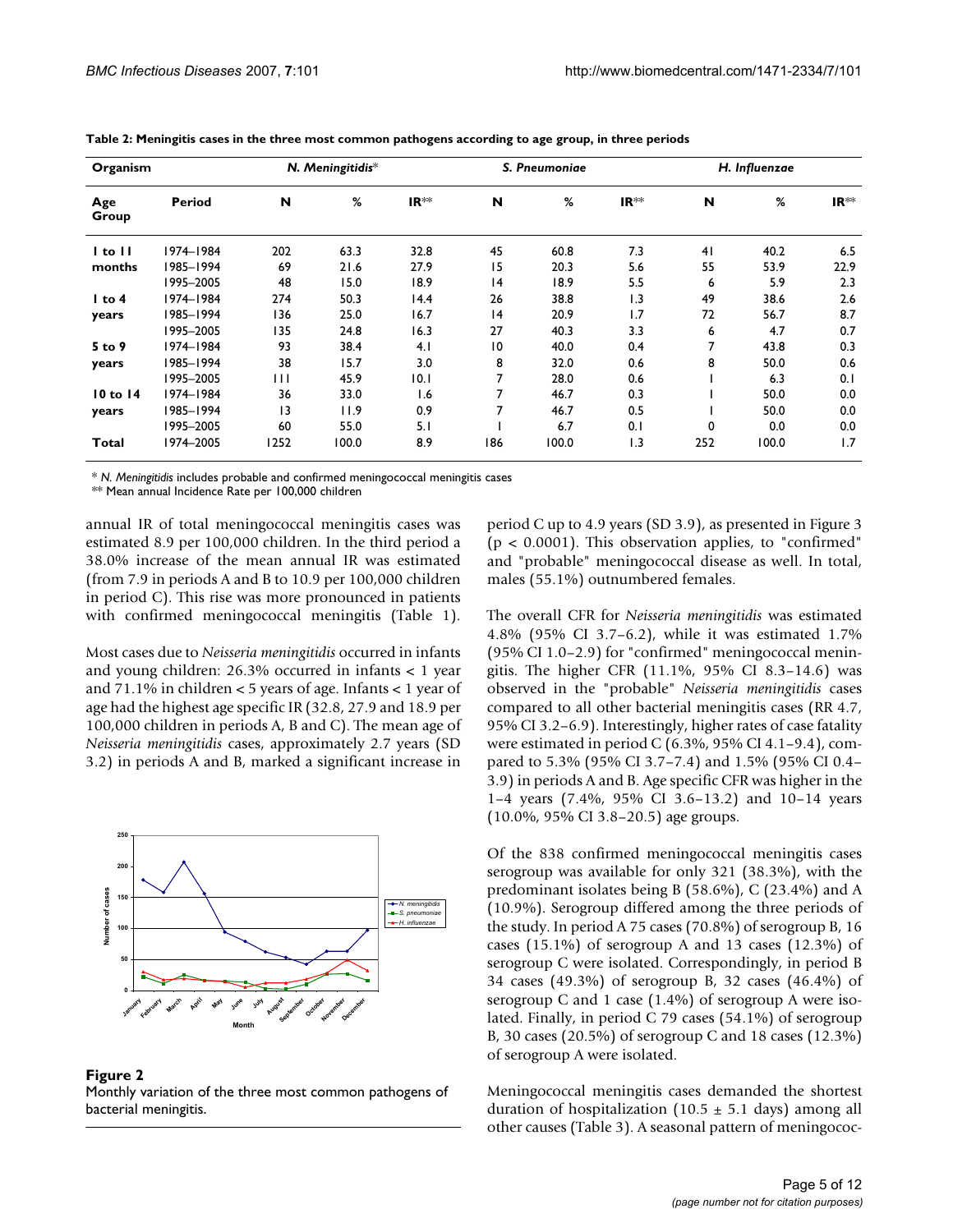|                                   |              | <b>Case fatalities</b> |                                  | Days of hospitalization |          |      |  |  |
|-----------------------------------|--------------|------------------------|----------------------------------|-------------------------|----------|------|--|--|
| Organism                          | N            | <b>CFR% (95% CI)</b>   | <b>Relative Risk</b><br>(95% CI) | Mean (SD)               | Range    | N    |  |  |
| $N.$ meningitidis $-$<br>probable | 46           | $11.1(8.3-14.6)$       | $4.7(3.2 - 6.9)$                 |                         |          |      |  |  |
| N. meningitidis-<br>confirmed     | 4            | $1.7(1.0-2.9)$         | $0.3(0.2-0.6)$                   |                         |          |      |  |  |
| N. meningitidis-<br>total         | 60           | $4.8(3.7-6.2)$         | $1.7(1.1-2.5)$                   | 10.5(5.1)               | $0 - 65$ | 1242 |  |  |
| S. pneumoniae                     | 4            | $7.5(4.2 - 12.3)$      | $2.1(1.2-3.7)$                   | 15.8(9.4)               | $0 - 95$ | 184  |  |  |
| H. influenzae<br>type b           | $\mathbf{2}$ | $0.8(0.1-2.8)$         | $0.2(0.0-0.8)$                   | 14.5(5.1)               | $1 - 47$ | 252  |  |  |
| Other bacteria                    | 4            | $7.3(2.0 - 17.6)$      | $1.9(0.7-5.1)$                   | 20.3(12.4)              | $0 - 68$ | 53   |  |  |
| <b>Unspecified</b>                | 15           | $2.0(1.2-3.4)$         | $0.4(0.3-0.8)$                   | 11.2(5.1)               | $0 - 48$ | 725  |  |  |
| Total                             | 95           | $3.8(3.1-4.7)$         |                                  | 11.7(6.1)               | $0 - 95$ | 2456 |  |  |

**Table 3: Case fatality rate and duration of hospitalization**

cal meningitis was observed, with a peak during winter and spring, presenting a maximum from January to March (Figure 2).

#### **Streptococcus pneumoniae**

Pneumococcal meningitis occurred in 186 cases out of 2,477. The mean annual IR in total was 1.3 per 100,000 children. The incidence of pneumococcal meningitis remained relatively stable during the three periods of the study. Overall, the risk of meningitis from *Streptococcus pneumoniae* was higher in the < 1 year and < 5 years age groups. The mean annual IR observed in infants < 1 year of age was 7.3, 5.6 and 5.5 per 100,000 in the three periods. Respectively, IR in children < 5 years of age was estimated 2.8, 1.8 and 2.1 per 100,000 children for periods A, B and C.



**Figure 3** Mean age of meningococcal cases from 1974 to 2005.

*Streptococcus pneumoniae* meningitis affected children with a mean age of 2.7 years (SD 3.6), which varied from 2.2, 3.7 and 2.4 in periods A, B and C respectively. Two thirds of pneumococcal meningitis cases were males (male to female ratio 2.1:1).

The overall CFR was 7.5% (95% CI 4.2–12.3), which was the highest among the three most common pathogens (RR 2.1, 95% CI 1.2–3.7). Interestingly, no casualty was recorded from pneumococcal meningitis during period B, while the CFR increased significantly during period C (CFR in period A 7.8%, period B 0%, period C 14.0%).

The duration of hospitalization (including casualties) was  $15.8 \pm 9.4$  days, the second longer following "other bacterial organisms" (Table 3).

The majority of cases (127 out of 186, 68.3%) manifested between October and March, presenting with a bimodal pattern. One peak was noticed during autumn, in October and November, and a second occurred during spring, in March (Figure 2).

#### **Haemophilus influenzae** *type b*

*Haemophilus influenzae* type b was responsible for 252 meningitis cases, constituting the second most common etiologic agent, in the fist two periods of the study. The IR of Hib meningitis began a noticeable decline after 1994, the year that the Hib conjugate vaccine was introduced. The mean annual IR for Hib before the vaccination was estimated 2.5 per 100,000 children: rather low in period A (1.4 per 100,000 children) and higher in period B (3.6 per 100,000 children). A fall up to 0.4 per 100,000 children was observed during period C. In particular, in the children < 5 years of age the mean annual IR was estimated 3.5 per 100,000 children in period A, 8.0 in period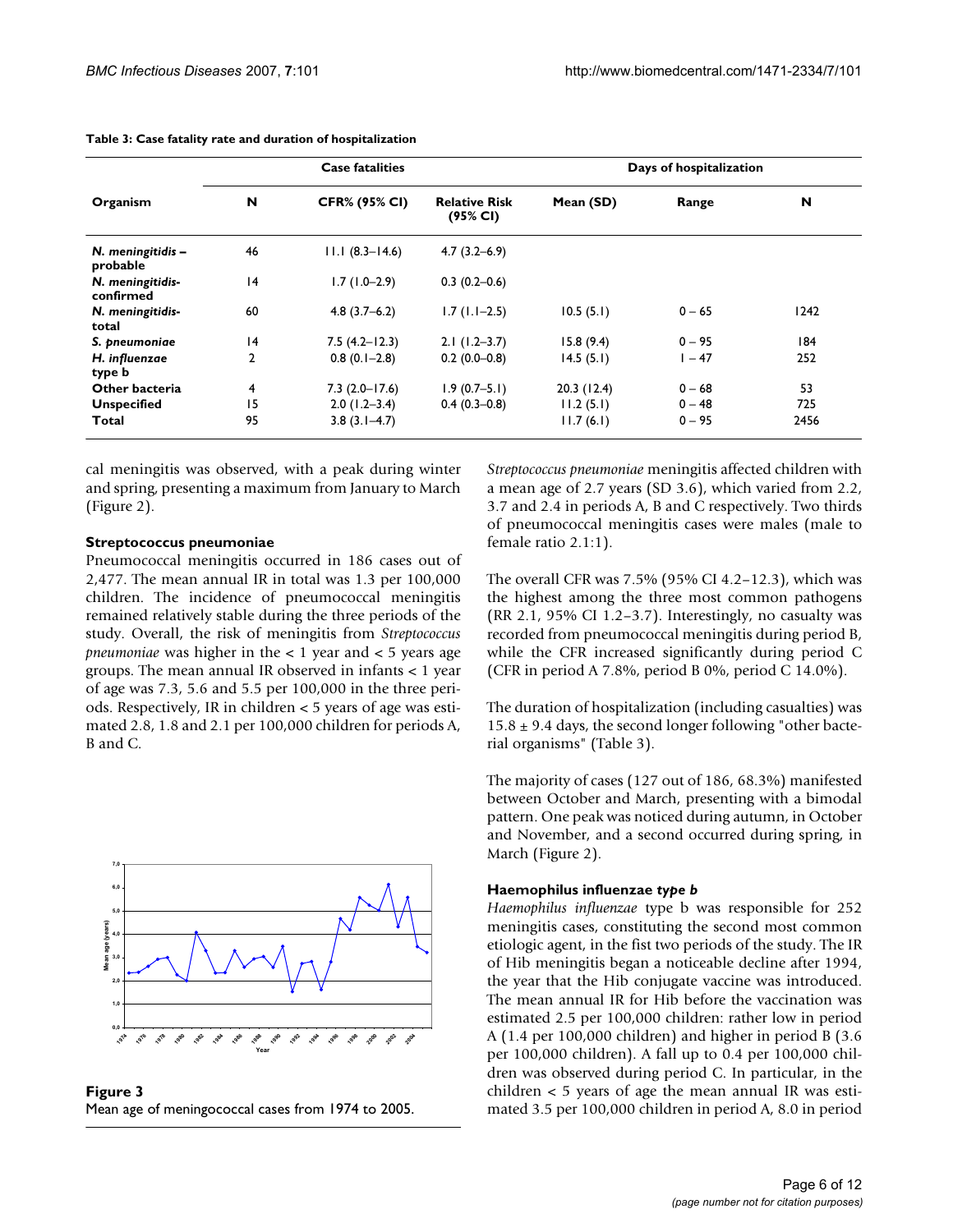B and 0.6 in period C, presenting with an estimated 92.5% decline from period B to C.

The mean age of children affected by Hib meningitis was 1.3 years (SD 1.9), quite lower compared to the age of children affected by *Neisseria meningitidis* and *Streptococcus pneumoniae*. The 41.3% and 51.4% of children affected by Hib meningitis were aged < 1 year and 1–4 years respectively. Males (57%) were more numerous than females.

The CFR of Hib (0.8%, 95% CI 0.1–2.8) was found lower than the CFR of other pathogens (RR 0.2, 95% CI 0.0– 0.8). All deaths from Hib occurred during the first period (CFR in period A 2.0%, 95% CI 0.2–7.0) and concerned children with a mean age of 8 months (SD 2.8 months, range 6–10 months). The estimated CFR in the children < 1 year and < 5 years of age was 2.0% (95%CI 0.2–6.9%) and 0.9% (95% CI 0.1–3.1) respectively.

Patients with Hib meningitis were hospitalized for a mean  $14.5 \pm 5.1$  days, 4.0 days more than meningococcal meningitis (Table 3).

A seasonal variation in Hib meningitis cases was observed, presenting with two peaks, the first in late autumn and the second in the early spring (Figure 2).

## *Bacterial meningitis due to other organisms*

In total 55 cases were recorded which are being analyzed in Table 1. The overall IR of this category was 0.4 cases per 100,000 children, and was stable during all periods of the study. Group B *Streptococcus* was the most frequently isolated pathogen. Mean age of patients affected by "other bacterial organisms" was 1.3 years (SD 2.8), ranging from 1.0 month up to 11.0 years. In the four age groups (1–11 months, 1–4 years, 5–9 years and 10–14 years) the frequency of "other bacterial pathogens" was 77.4%, 7.5%, 11.3% and 3.8% respectively. Male predominance was noted (63.6%).

The overall CFR was 7.3% (95% CI 2.0–17.6), almost double compared to the average CFR estimated for bacterial meningitis (RR 1.9, 95% CI 0.7–5.1). The CFR for *Escherichia coli* was estimated 20% and the CFR for *Salmonella* spp was estimated 18.2%. All 4 deaths from bacterial meningitis due to "other bacteria" occurred during the first 2 periods of the study. Duration of hospitalization was longer (20.3  $\pm$  12.4 days) for children with meningitis due to "other bacteria", compared to *Streptococcus pneumoniae* and Hib (15.8  $\pm$  9.4 and 14.5  $\pm$  5.1 days respectively) as shown in Table 3 (p < 0.0001). No seasonal pattern was observed.

## *Bacterial meningitis due to unspecified pathogens*

A total of 732 cases out of 2,477 (29.6%) were classified as "probable" bacterial meningitis. The overall IR of this category was 4.6 cases per 100,000 children. A significant decline was observed in the mean annual IR from period A (6.7 per 100,000 children) to period B (3.6 per 100,000 children), followed by a slight further decrease in period C (3.3 per 100,000 children).

The mean age of patients in this group was 3.7 years (SD 3.9), while the different age groups were represented as follows: < 1 year 35.2%, 1–4 years old 26.6%, 5–9 years old 26.9% and 10–14 years old 11.3%. Male to female ratio was estimated 1.7:1.

The overall CFR was estimated 2.0% (95% CI 1.2–3.4). No death in "probable" bacterial meningitis group was recorded during period C. Mean duration of hospitalization was  $11.2 \pm 5.1$  days, ranging from 0 to 48 days.

# **Discussion**

This comprehensive study examined the epidemiological features of acute bacterial meningitis cases that were treated in a tertiary children's hospital from 1974 to 2005, using information prospectively collected through a MR. *Neisseria meningitidis* was determined as the main pathogen involved into the aetiology of bacterial meningitis in children throughout the 32 years of the study. Changes in the IR of bacterial meningitis, during the 3 periods that were examined, reflect the significant decline of Hib meningitis cases following the routine implementation of Hib conjugate vaccine, as well as the natural fluctuation of meningococcal meningitis. The estimated CFR of bacterial meningitis (3.8%, 95% CI 3.1–4.7) was comparable to the mean mortality rate for children reported in a metaanalysis of prospective cohorts from developed countries (4.8%, 95% CI 3.1–6.3) [14]. Other authors report CFRs up to 24% [15].

## **Neisseria meningitidis**

*Neisseria meningitidis* was found to be the leading cause of childhood bacterial meningitis in the present study during all periods and in all age groups. This finding is in line with the reports from the National Meningococcal Reference Laboratory (data for all age groups from 1997 onwards [16]) and with previous reports from specific geographic areas of the country [17-19]. In contrast to the above observation, many countries worldwide report Hib to be the most common cause of bacterial meningitis among children, in the period before the introduction of Hib vaccines [20-25]. Other countries report meningococcal meningitis to be the major cause of bacterial meningitis in young children, such as Scotland [25], Bulgaria [26] and Nigeria [27].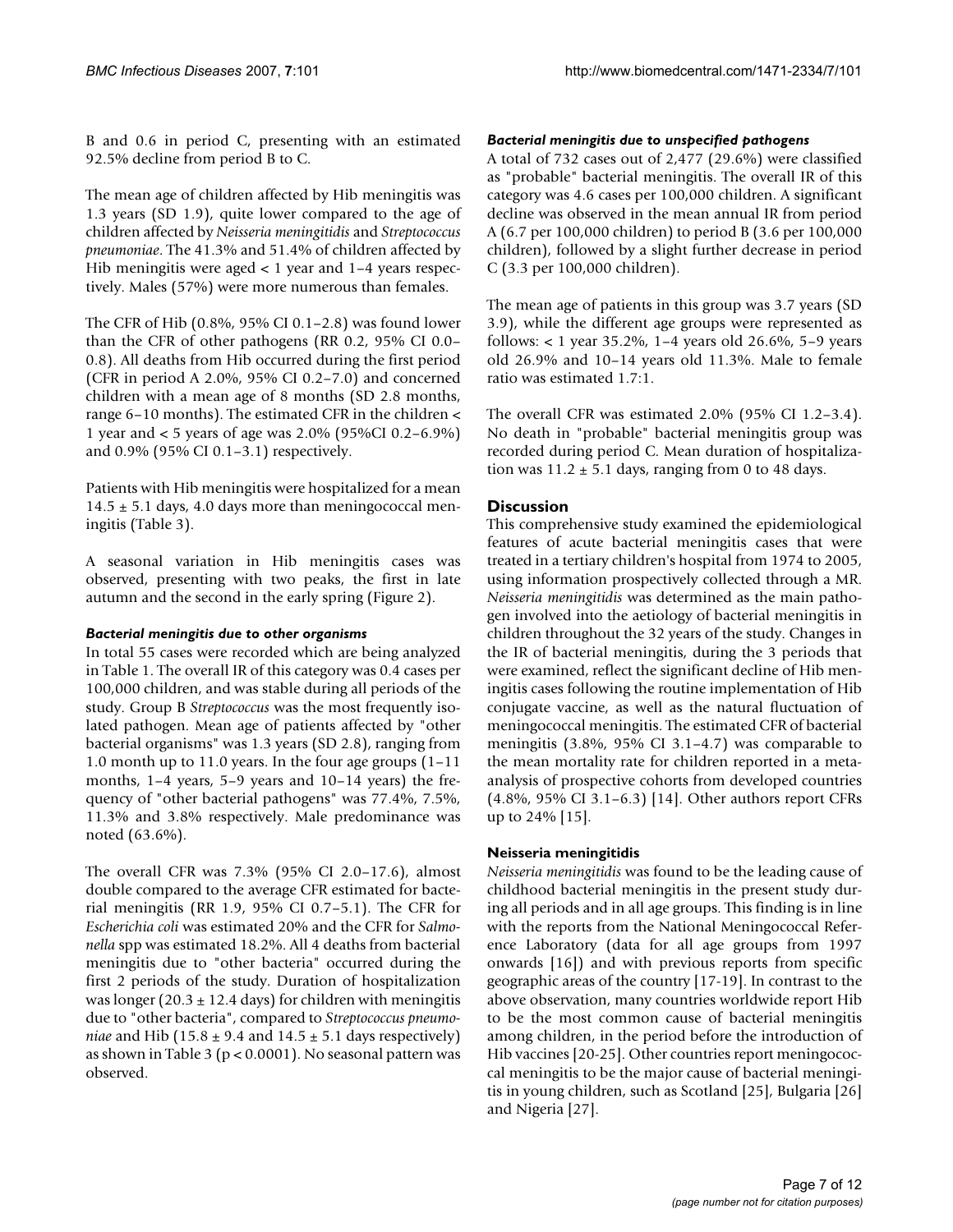In common with other studies, it was found that the risk of meningococcal meningitis was higher in infants and young children aged < 5 years [25,28]. The statistically significant increase in the number of cases during period C was linked to the introduction of the new epidemic clone of *Neisseria meningitidis* C:2a:P1.2 in the years 1996–1997 [29,30], responsible for disease outbreaks also in the Czech Republic and Canada [31,32]. As already discussed, this could reflect the epidemiological pattern of meningococcal disease that appears in cycles of approximately 8– 12 years [8,33]. Current findings also confirm the wellknown fact that introduction of a new virulent clone in a community is followed by a shift in the age distribution towards toddlers and pre-schoolers [8,29,34]. In sporadic conditions the highest rates occur in young children. Mean age of *Neisseria meningitidis* cases increased in the current study from 2.7 (in periods A and B) to 4.9 years (in period C), as shown in Figure 3. In accordance with previous reports higher case fatality rates (6.3%) were estimated in period C, compared to 5.3% and 1.5% respectively in periods A and B [16,29]. This rise of CFR is considered as being related to the emerging new epidemic clone. A high fatal outcome from meningococcal meningitis (10%) was noticed in the 10–14 years age group during period C.

Corresponding to the findings of other reports [28,35], the remarkably high (11.1%) CFR of "probable" *Neisseria meningitidis* cases estimated represents the fulminant and acute clinical forms of the disease. In the majority of these cases clinical evolution was so rapid and devastating that antibiotic treatment was administered prior to the lumbar puncture, leading to decreased isolation rates. The introduction of more sophisticated diagnostic techniques (such as Elisa and PCR), and probably an increase in the sensitivity of classical methods (e.g. CSF and blood cultures) contributed to the reduction by 73.5% of the "probable *Neisseria meningitis*" cases from period A to period B.

According to our findings the main serogroups isolated throughout the study were A, B and C. Serogroup B was most commonly isolated during periods A and C, while during period B serogroups B and C presented with comparable rates (49.3% and 46.4%). The increase of serogroup C during 1996–7 that has been reported [16,29] is not reflected in our data, since we are analyzing cumulative data for 10 years and not analyzing data by year. Noteworthy is the considerable contribution of serogroup A in periods A and C (15.1% and 12.3%). The re-emergence of serogroup A in the late 1990s has been hypothesized to be linked to immigrants moving to Greece from Eastern European countries, where serogroup A is known to be prevalent [36].

#### **Streptococcus pneumoniae**

Meningitis accounts for 10–16% of invasive pneumococcal disease [37]. In our series *Streptococcus pneumoniae* was responsible for a relatively stable proportion of bacterial meningitis cases throughout the 32 years of the study. During the last decade, following the introduction of Hib conjugate vaccine, pneumococci became the second most common etiologic agent of childhood bacterial meningitis. IR estimated for pneumococcal meningitis was slightly lower than previously reported for pediatric population in Greece [38]. The small difference between the IR in the two studies is possibly due to the fact that although they were implemented in the same hospital, a different catchment was used in order to estimate the reference population, 55% in the current study and 45% in the older study. Comparable IRs (1.6 and 1.63 per 100,000) are reported from England and Wales and Germany for children aged < 15 and < 16 years respectively [39,40]. In the present study the higher age specific IR was estimated in infants 1–11 months, ranging from 7.4, 5.6 and 5.5 per 100,000 children in periods A, B and C respectively. Similar findings from Europe report the CFR of children < 1 year ranging from 6.1 to 17.8 per 100,000 children depending on the country and the study [25,41-44].

The CFR for pneumococcal meningitis was estimated to be almost double of that of bacterial meningitis in total. Comparable CFR has been reported previously from other studies in Greece [38] and the United States [37]. Other studies mention higher CFR up to 16% for childhood pneumococcal meningitis [44]. High mortality of pneumococcal meningitis should be further investigated and to be set as a priority towards the development of improved preventive as well as therapeutic approaches.

Male to female ratio estimated in the present study exceeds by far the previously reported in Greece (2.1:1 and 1.4:1 respectively) [38]. Moreover, the mean age of children affected by pneumococcal meningitis was found higher than previously reported. The bimodal seasonal variation observed was consistent with other reports [38,43].

Although the heptavalent *Streptococcus pneumoniae* conjugate vaccine became available in the country in 2003, vaccination coverage was low during the study period. Currently presented data could prove valuable in order to compare the burden of pneumococcal meningitis in Greece before and after the implementation of conjugate pneumococcal vaccine.

## **Haemophilus influenzae** *type b*

The overall annual incidence for Hib meningitis in children aged 0 to 4 years in the pre-vaccination era ranged in Europe from 11 to 40 per 100,000 with an estimated aver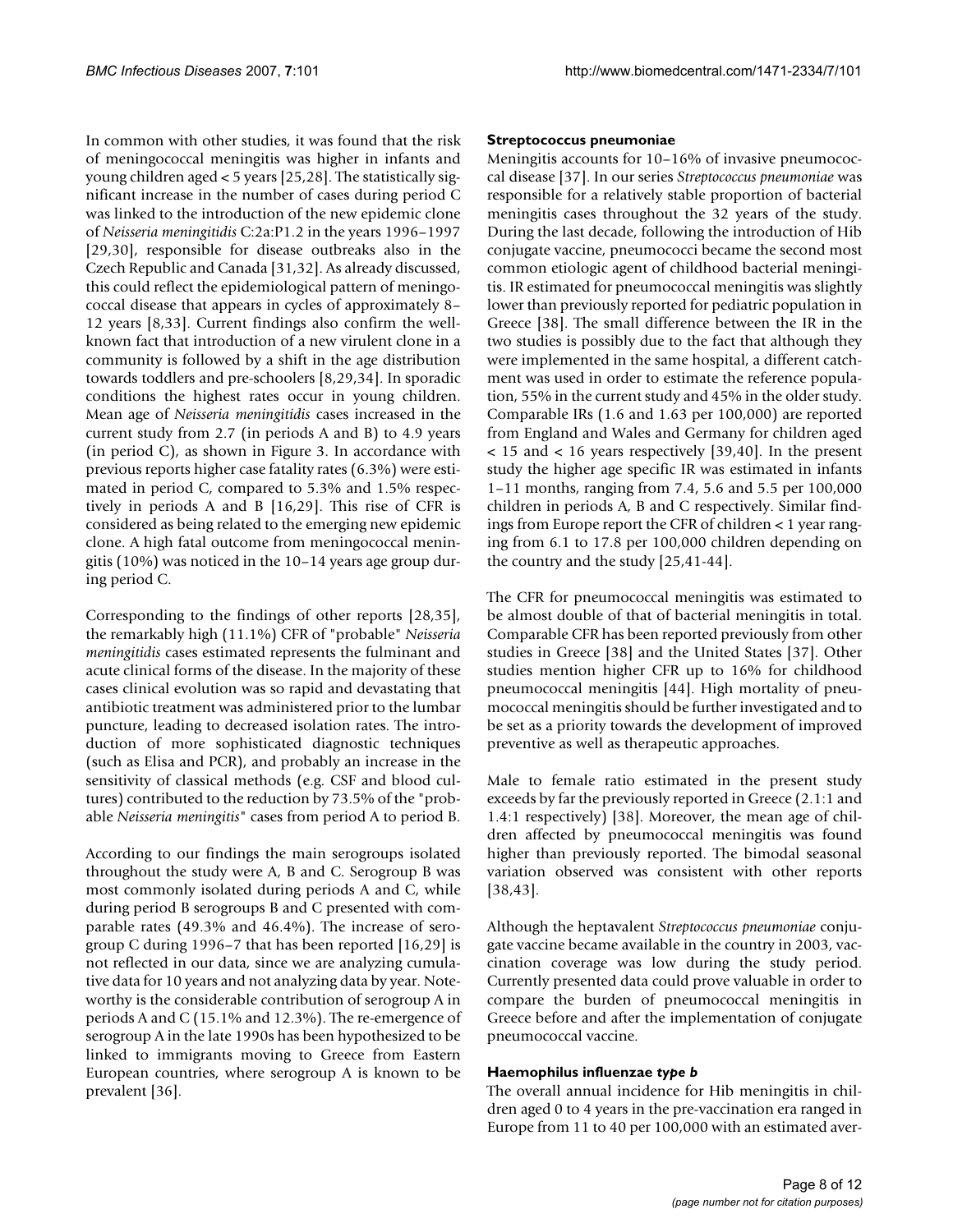age of 23 per 100,000 [5]. The reported IR of Hib meningitis in Greece in children 0 to 4 years of age before the introduction of Hib conjugate vaccine was 8.0 per 100,000 [17,45], the lowest IR observed in Europe. Several southern European and Mediterranean countries, as well as Japan, presented with comparable rates [26,46,47]. Findings from the present study during period B agree with previous reports from Greece during the prevaccination era [17,45]. As a result it is believed that Hib IRs during period A are underestimates. This could be attributed to improved diagnostic techniques that contributed to higher isolation and identification rates and the decline of cases of "unspecified etiology" noted in period B (Table 1).

Following the introduction of the new conjugate Hib vaccine in the late 1993 in Greece, a dramatic decline (92.5%) of Hib meningitis cases was noted in period C. Similar findings have been recorded in the United States [24], Canada [48] and several European countries [46,49,51], with reduction levels up to 98%.

During period C a total of 14 cases of Hib meningitis were recorded. Among these 14 cases during period C, 4 were recorded in 1995, 4 in 1996, 1 in 1998, 2 in 2000, 2 in 2002 and 1 in 2003, the last being the latest *Haemophilus influenzae* type b meningitis case treated in the infectious diseases department of Aghia Sofia Children's Hospital up to now. In line with other reports it was shown that more than 90% of Hib meningitis occurs in the < 5 years patient group 52–54].

The CFR estimated in the present study (0.8% in all ages and 0.9% in children < 5 years of age) was found lower compared to CFR reported from developed countries (5%) [5]. It is noteworthy that all Hib meningitis fatalities occurred in children during the first year of life, an observation that justifies the introduction of immunization early in infancy.

According to our data, emergence of other serotypes of *Haemophilus influenza* did not occur following the routine use of Hib conjugate vaccine.

## *Other bacteria*

Bacterial meningitis due to other bacteria affects mainly children in the first two years of life, probably reflecting the immaturity of the immune system of the host. Most authors report similar pathogens to our findings, including gram-negative and gram-positive bacteria as etiologic agents of bacterial meningitis [15,20,48]. An important observation is theoccurrence of some rare pathogens such as *Brucella melitensis*, *Mycoplasma pneumoniae* and *Rickettsiae* spp, which are uncommon causes of meningitis in childhood. Interestingly, the IR of meningitis due to other

bacteria remained relatively stable during the three decades of the study, indicating that this category was not influenced by the improvement of diagnostic techniques with time.

#### *Bacterial meningitis due to unspecified pathogens*

Approximately one out of three meningitis cases were registered as "probably" bacterial in origin, since no pathogen was isolated. The decline in the IR of meningitis cases due to unspecified bacteria, observed between period A and B, could be possibly linked to the simultaneous increase in the Hib meningitis IR, reflecting the improved isolation rates of bacterial pathogens and Hib in particular. A further reduction observed during period C is due to the introduction and routine use of methods with higher sensitivity and specificity, such as PCR, for the laboratory diagnosis of bacterial meningitis.

Following, the contribution of MR is being discussed. Medical registries are usually applied in chronic diseases such as cancer, congenital defects, primary immunodeficiencies, neurological disorders (e.g. multiple sclerosis), renal failure and coronary artery disease [55-61]. Lately, various studies concerning infectious diseases registries have been published, including chronic infections e.g. hepatitis B and HIV/AIDS [62,63], vaccine registries [64] and Epstein Barr encephalitis registry [65].

The creation of MR in order to study an acute life-threatening bacterial infection entails important benefits as well as drawbacks. For every case selected information is gathered in a systematic way and information is recorded in hard copy, in a standard RF. The collected information may lead to risk factors hypothesis generation, which can be further investigated through case control and cohort studies. Moreover, changing patterns in medical knowledge and practice are reflected (e.g. changes in definitions, diagnostic methods, and therapeutic approaches). On the other hand, the shortcomings of the MR are related with the long duration of the study and the high turnover of the hospital personnel.

This is one of the weaknesses of the present study, as it is believed to have influenced the homogeneity of the information that was gathered. Moreover, in spite of the wide variety of information that was planned to be collected, certain variables presented a high number of missing information and were excluded from the analysis.

"Another restriction of the present study is related to the changes in referral patterns of paediatric patients with bacterial meningitis in Athens metropolitan area, that leaded to a gradual decrease in the number of patients treated in our department. In order to correctly estimate the yearly Incidence Rate, it was presumed that the population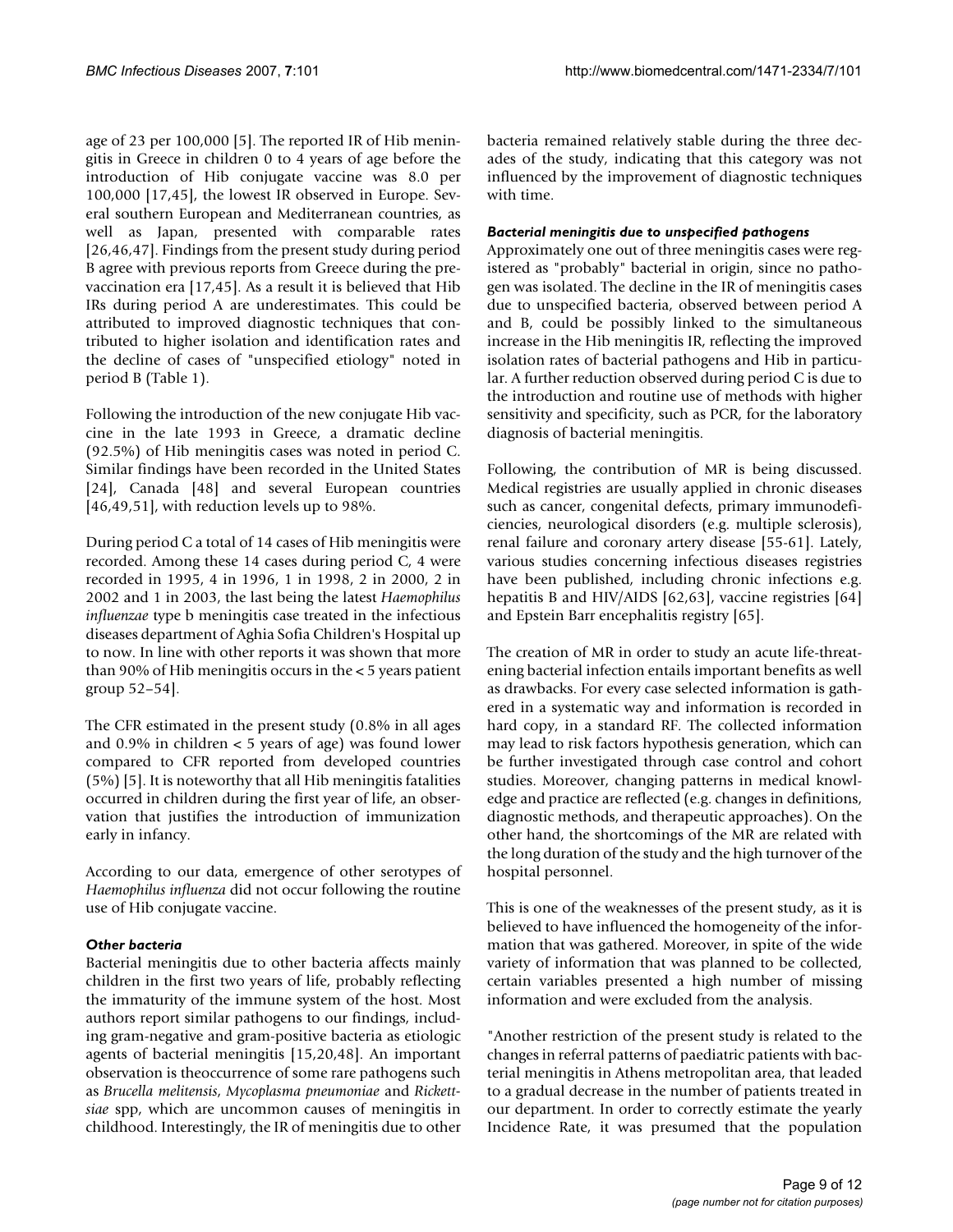served by the hospital declined gradually from 100% in period A to 65% in period B and 55% in period C, and this assumption might have affected the quality of our assessments of incidence rates. In any case the long term trend of the incidence rates is in accordance with analysis of the absolute numbers and the percentage of the total meningitis number of cases in which no population denominator is used."

## **Conclusion**

*Neisseria meningitidis* constituted the leading cause of bacterial meningitis in all age groups and during the whole of the 32 years studied. Variations in the incidence of meningococcal meningitis were present over time, following the well described natural cycles that characterize the epidemiology of meningococci. *Streptococcus pneumoniae* was the most lethal pathogen involved in the etiology of bacterial meningitis. *Haemophilus influenzae* type b was an important cause of morbidity before the implementation of routine vaccination with conjugate vaccine, while decreased after the vaccination introduction.

Meningitis surveillance, including the registry, is necessary to monitor the disease trend, population at risk, serotype distribution and antimicrobial susceptibility in order to implement appropriate public health interventions against invasive bacterial disease. Through the present study the MR proved to be a useful tool in the study and the prevention of communicable diseases in correlation with prevention strategies, such as vaccinations.

## **Abbreviations**

CFR, case fatality rate; CSF, cerebrospinal fluid; Hib, *Haemophilus influenzae* type b; ICU, intensive care unit; IR, incidence rate; MR, meningitis registry; PCR, polymerase chain reaction; RF, registry form; SD, standard deviation; WHO, World Health Organization

## **Competing interests**

The author(s) declare that they have no competing interests.

## **Authors' contributions**

MNT, VPS and CSH designed the study. MNT, VAV, EEA and GJM collected the data. AMP performed laboratory analysis. CSH and VAV performed the statistical analysis. MNT, VAV and CSH interpreted the results. MNT, VAV and CSH wrote the manuscript. VPS provided valuable insight for revising the manuscript. All authors read and approved the final manuscript.

## **Acknowledgements**

We would like to thank all pediatricians who participated in the collection of data by filling in the Registry Form, Ms Vlasserou Fotini for her contribution in the accumulation of data, as well as honorary Assistant Professor Dimitrios Zoumboulakis for his long-standing invaluable contribution in the

organisation and realisation of the MR. Moreover, we would like to thank Dr Georgina Tzanakaki and Prof Jenny Kremastinou from the National Meningococcal Reference Laboratory for performing PCR tests and for providing generous support.

#### **References**

- 1. Chavez-Bueno S, McCracken GH Jr: **Bacterial meningitis in children.** *Pediatr Clin N Am* 2005, **52(3):**795-810.
- 2. Feigin R, Pearlman E: **Bacterial meningitis beyond the neonatal period.** In *Textbook of Pediatric Infectious Diseases Volume 1*. 5th edition. Edited by: Feigin RD, Cherry J, Demmler GJ, Kaplan S. Saunders; 2003:443-474.
- 3. Mathers CD, Lopez AD, Murray CJL: **The burden of disease and mortality by condition: data, methods and results for 2001.** In *Global burden of disease and risk factors* Edited by: Lopez AD, Mathers CD, Ezzati M, Jamison DT, Murray CJL. Oxford University Press and The World Bank; 2006:45-270.
- 4. Sàez-Llorens X, McCracken GH Jr: **[Bacterial meningitis in chil](http://www.ncbi.nlm.nih.gov/entrez/query.fcgi?cmd=Retrieve&db=PubMed&dopt=Abstract&list_uids=12826449)[dren.](http://www.ncbi.nlm.nih.gov/entrez/query.fcgi?cmd=Retrieve&db=PubMed&dopt=Abstract&list_uids=12826449)** *Lancet* 2003, **361(9375):**2139-48.
- 5. Peltola H: **[Worldwide Haemophilus influenzae type b disease](http://www.ncbi.nlm.nih.gov/entrez/query.fcgi?cmd=Retrieve&db=PubMed&dopt=Abstract&list_uids=10756001) at the beginning of the 21st century: global analysis of the [disease burden 25 years after the use of the polysaccharide](http://www.ncbi.nlm.nih.gov/entrez/query.fcgi?cmd=Retrieve&db=PubMed&dopt=Abstract&list_uids=10756001) [vaccine and a decade after the advent of conjugates.](http://www.ncbi.nlm.nih.gov/entrez/query.fcgi?cmd=Retrieve&db=PubMed&dopt=Abstract&list_uids=10756001)** *Clin Microbiol Rev* 2000, **13(2):**302-17.
- 6. Centers for Disease Control and Prevention (CDC): **[Progress](http://www.ncbi.nlm.nih.gov/entrez/query.fcgi?cmd=Retrieve&db=PubMed&dopt=Abstract&list_uids=11925021) toward elimination of Haemophilus influenzae type b inva[sive disease among infants and children – United States,](http://www.ncbi.nlm.nih.gov/entrez/query.fcgi?cmd=Retrieve&db=PubMed&dopt=Abstract&list_uids=11925021) [1998–2000.](http://www.ncbi.nlm.nih.gov/entrez/query.fcgi?cmd=Retrieve&db=PubMed&dopt=Abstract&list_uids=11925021)** *MMWR Morb Mortal Wkly Rep* 2002, **51(11):**234-7.
- 7. **World Health Organisation. Vaccine research and development** *Generic protocol for population-based surveillance of Haemophilus influenzae type B. Geneva* 1996 [[http://www.who.int/vaccines-docu](http://www.who.int/vaccines-documents/DocsPDF/www9723.pdf) [ments/DocsPDF/www9723.pdf](http://www.who.int/vaccines-documents/DocsPDF/www9723.pdf)].
- 8. World Health Organisation: **Emerging and other communicable diseases surveillance and control.** *Control of epidemic meningococcal disease. WHO practical guidelines. Geneva* 2nd edition. 1998 [\[http://](http://www.who.int/csr/resources/publications/meningitis/whoemcbac983.pdf) [www.who.int/csr/resources/publications/meningitis/](http://www.who.int/csr/resources/publications/meningitis/whoemcbac983.pdf) [whoemcbac983.pdf](http://www.who.int/csr/resources/publications/meningitis/whoemcbac983.pdf)].
- 9. **République Hellénique. Office national de statistique de Grèce.** *Résultats du recensement de la population et des habitations, effectué le 14 Mars 1971. Athènes;* 1975.
- 10. **République Hellénique. Office national de statistique de Grèce.** *Résultats du recensement de la population et des habitations, effectué le 5 Avril 1981. Athènes* 1984.
- 11. **République Hellénique. Office national de statistique de Grèce.** *Résultats du recensement de la population et des habitations, effectué le 17 Mars 1991. Athènes* 1998.
- 12. **République Hellénique. Office national de statistique de Grèce.** *Résultats du recensement de la population et des habitations, effectué le 18 Mars 2001* 2001.
- 13. World Health Organization: *The world health report 2006 working together for health. Geneva* 2006 [[http://www.who.int/whr/2006/](http://www.who.int/whr/2006/whr06_en.pdf) [whr06\\_en.pdf\]](http://www.who.int/whr/2006/whr06_en.pdf).
- 14. Baraff LJ, Lee SI, Schriger DL: **[Outcomes of bacterial meningitis](http://www.ncbi.nlm.nih.gov/entrez/query.fcgi?cmd=Retrieve&db=PubMed&dopt=Abstract&list_uids=8327300) [in children: a meta-analysis.](http://www.ncbi.nlm.nih.gov/entrez/query.fcgi?cmd=Retrieve&db=PubMed&dopt=Abstract&list_uids=8327300)** *Pediatr Infect Dis J* 1993, **12:**389-94.
- 15. Youssef FG, El-Sakka H, Azab A, Eloun S, Chapman GD, Ismail T, Mansour H, Hallaj Z, Mahoney F: **[Etiology, antimicrobial susceptibil](http://www.ncbi.nlm.nih.gov/entrez/query.fcgi?cmd=Retrieve&db=PubMed&dopt=Abstract&list_uids=14664779)[ity profiles, and mortality associated with bacterial](http://www.ncbi.nlm.nih.gov/entrez/query.fcgi?cmd=Retrieve&db=PubMed&dopt=Abstract&list_uids=14664779) [meningitis among children in Egypt.](http://www.ncbi.nlm.nih.gov/entrez/query.fcgi?cmd=Retrieve&db=PubMed&dopt=Abstract&list_uids=14664779)** *Ann Epidemiol* 2004, **14(1):**44-8.
- 16. National Meningococcal Reference Laboratory: *Report of year 2005. Athens* 2006.
- 17. Syrogiannopoulos GA, Mitselos CJ, Beratis NG: **[Childhood bacte](http://www.ncbi.nlm.nih.gov/entrez/query.fcgi?cmd=Retrieve&db=PubMed&dopt=Abstract&list_uids=8749636)[rial meningitis in Southwestern Greece: a population-based](http://www.ncbi.nlm.nih.gov/entrez/query.fcgi?cmd=Retrieve&db=PubMed&dopt=Abstract&list_uids=8749636) [study.](http://www.ncbi.nlm.nih.gov/entrez/query.fcgi?cmd=Retrieve&db=PubMed&dopt=Abstract&list_uids=8749636)** *Clin Infect Dis* 1995, **21(6):**1471-3.
- 18. Kavaliotis J, Nanou A, Petridou S: **Pneumococcal meningitis in childhood: a 30-year study.** *Paediatriki* 2002, **65:**241-247.
- 19. Petridou S, Zevgardiou E, Eythymiou A, Nanou A, Kavaliotis J: **Meningococcal meningitis: a descriptive study of 1070 cases.** *Paediatriki* 2002, **65:**248-255.
- 20. Dawson KG, Emerson JC, Burns JL: **[Fifteen years of experience](http://www.ncbi.nlm.nih.gov/entrez/query.fcgi?cmd=Retrieve&db=PubMed&dopt=Abstract&list_uids=10493344) [with bacterial meningitis.](http://www.ncbi.nlm.nih.gov/entrez/query.fcgi?cmd=Retrieve&db=PubMed&dopt=Abstract&list_uids=10493344)** *Pediatr Infect Dis J* 1999, **18(9):**816-22.
- 21. Gold R: **[Epidemiology of bacterial meningitis.](http://www.ncbi.nlm.nih.gov/entrez/query.fcgi?cmd=Retrieve&db=PubMed&dopt=Abstract&list_uids=10470553)** *Infect Dis Clin North Am* 1999, **13:**515-25.
- 22. Kim JS, Jang YT, Kim JD, Park TH, Park JM, Kilgore PE, Kennedy WA, Park E, Nyambat B, Kim DR, Hwang PH, Kim SJ, Eun SH, Lee HS, Cho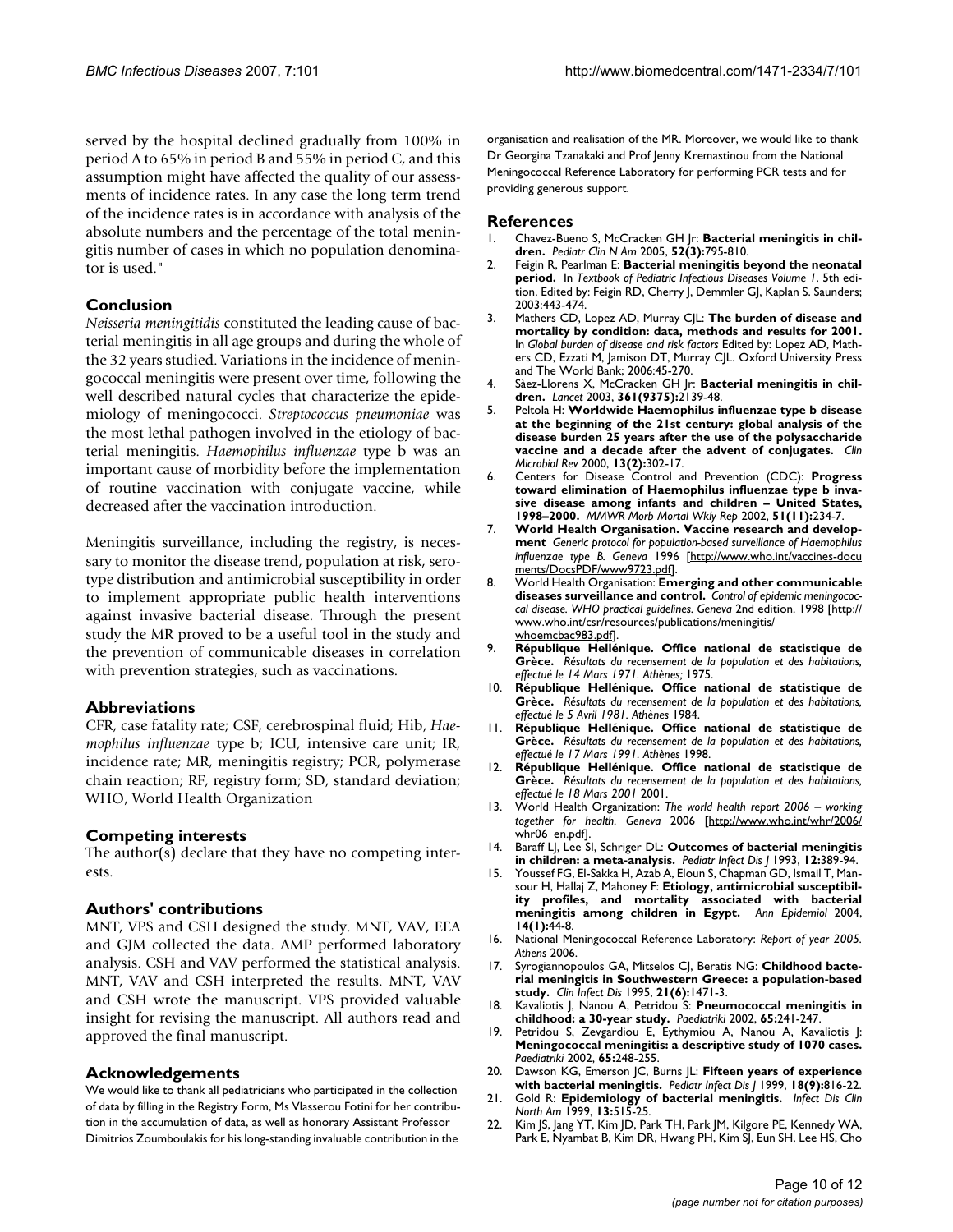JH, Kim YS, Chang SJ, Huang HF, Clemens JD, Ward JI: **[Incidence of](http://www.ncbi.nlm.nih.gov/entrez/query.fcgi?cmd=Retrieve&db=PubMed&dopt=Abstract&list_uids=15364444) [Haemophilus influenzae type b and other invasive diseases in](http://www.ncbi.nlm.nih.gov/entrez/query.fcgi?cmd=Retrieve&db=PubMed&dopt=Abstract&list_uids=15364444) [South Korean children.](http://www.ncbi.nlm.nih.gov/entrez/query.fcgi?cmd=Retrieve&db=PubMed&dopt=Abstract&list_uids=15364444)** *Vaccine* 2004, **22:**3952-62.

- 23. Farag HF, Abdel-Fattah MM, Youssri AM: **[Epidemiological, clinical](http://www.ncbi.nlm.nih.gov/entrez/query.fcgi?cmd=Retrieve&db=PubMed&dopt=Abstract&list_uids=15928437) [and prognostic profile of acute bacterial meningitis among](http://www.ncbi.nlm.nih.gov/entrez/query.fcgi?cmd=Retrieve&db=PubMed&dopt=Abstract&list_uids=15928437) [children in Alexandria, Egypt.](http://www.ncbi.nlm.nih.gov/entrez/query.fcgi?cmd=Retrieve&db=PubMed&dopt=Abstract&list_uids=15928437)** *Indian J Med Microbiol* 2005, **23(2):**95-101.
- 24. Schuchat A, Robinson K, Wenger JD, Harrison LH, Farley M, Reingold AL, Lefkowitz L, Perkins BA: **[Bacterial meningitis in the United](http://www.ncbi.nlm.nih.gov/entrez/query.fcgi?cmd=Retrieve&db=PubMed&dopt=Abstract&list_uids=9395430) [States in 1995. Active Surveillance Team.](http://www.ncbi.nlm.nih.gov/entrez/query.fcgi?cmd=Retrieve&db=PubMed&dopt=Abstract&list_uids=9395430)** *N Engl J Med* 1997, **337(14):**970-6.
- 25. Kyaw MH, Christie P, Jones IG, Campbell H: **[The changing epide](http://www.ncbi.nlm.nih.gov/entrez/query.fcgi?cmd=Retrieve&db=PubMed&dopt=Abstract&list_uids=12064693)miology of bacterial meningitis and invasive non-meningitic [bacterial disease in Scotland during the period 1983–99.](http://www.ncbi.nlm.nih.gov/entrez/query.fcgi?cmd=Retrieve&db=PubMed&dopt=Abstract&list_uids=12064693)** *Scand J Infect Dis* 2002, **34:**289-98.
- 26. Kojouharova M, Gatcheva N, Setchanova L, Mechandjieva V, Bulgarian Hib Study Team: **[Childhood bacterial meningitis in Bulgaria: a](http://www.ncbi.nlm.nih.gov/entrez/query.fcgi?cmd=Retrieve&db=PubMed&dopt=Abstract&list_uids=12839711) [population-based retrospective study in six regions during](http://www.ncbi.nlm.nih.gov/entrez/query.fcgi?cmd=Retrieve&db=PubMed&dopt=Abstract&list_uids=12839711) [1992–96.](http://www.ncbi.nlm.nih.gov/entrez/query.fcgi?cmd=Retrieve&db=PubMed&dopt=Abstract&list_uids=12839711)** *Int J Infect Dis* 2003, **7(2):**109-12.
- 27. Akpede O, Abiodun PO, Sykes M, Salami CE: **[Childhood bacterial](http://www.ncbi.nlm.nih.gov/entrez/query.fcgi?cmd=Retrieve&db=PubMed&dopt=Abstract&list_uids=8055756) [meningitis beyond the neonatal period in southern Nigeria:](http://www.ncbi.nlm.nih.gov/entrez/query.fcgi?cmd=Retrieve&db=PubMed&dopt=Abstract&list_uids=8055756) [changes in organisms/antibiotics susceptibility.](http://www.ncbi.nlm.nih.gov/entrez/query.fcgi?cmd=Retrieve&db=PubMed&dopt=Abstract&list_uids=8055756)** *East Afr Med J* 1994, **71(1):**14-20.
- 28. Barquet N, Domingo P, Cayla JA, Gonzalez J, Rodrigo C, Fernadez-Vildrich P, Moraga-Llop FA, Marco F, Vazquez J, Saez-Nieto JA, Casal J, Canela J, Foz M: **[Meningococcal disease in a Large Urban pop](http://www.ncbi.nlm.nih.gov/entrez/query.fcgi?cmd=Retrieve&db=PubMed&dopt=Abstract&list_uids=10547173)ulation (Barcelona, 1987–1992): predictors of dismal progno[sis. Barcelona Meningococcal Disease Surveillance Group.](http://www.ncbi.nlm.nih.gov/entrez/query.fcgi?cmd=Retrieve&db=PubMed&dopt=Abstract&list_uids=10547173)** *Arch Intern Med* 1999, **159(19):**2329-40.
- 29. Kremastinou J, Tzanakaki G, Kansoulidou A, Pagalis A, Danielides V, Kouppari G, Lada E, Kriz P, Musilek M, Weir DM, Blackwell CC: **[Recent emergence of serogroup C meningococcal disease in](http://www.ncbi.nlm.nih.gov/entrez/query.fcgi?cmd=Retrieve&db=PubMed&dopt=Abstract&list_uids=10030547) [Greece.](http://www.ncbi.nlm.nih.gov/entrez/query.fcgi?cmd=Retrieve&db=PubMed&dopt=Abstract&list_uids=10030547)** *FEMS Immunol Med Microbiol* 1999, **23(1):**49-55.
- 30. Tzanakaki G, Mastrantonio P: **[Aetiology of bacterial meningitis](http://www.ncbi.nlm.nih.gov/entrez/query.fcgi?cmd=Retrieve&db=PubMed&dopt=Abstract&list_uids=17368858) [and resistance to antibiotics of causative pathogens in](http://www.ncbi.nlm.nih.gov/entrez/query.fcgi?cmd=Retrieve&db=PubMed&dopt=Abstract&list_uids=17368858) [Europe and in the Mediterranean.](http://www.ncbi.nlm.nih.gov/entrez/query.fcgi?cmd=Retrieve&db=PubMed&dopt=Abstract&list_uids=17368858)** *Int J Antimicrob Agents* 2007, **29(6):**621-9.
- 31. Krizova P, Musilek M: **[Changing epidemiology of meningococ](http://www.ncbi.nlm.nih.gov/entrez/query.fcgi?cmd=Retrieve&db=PubMed&dopt=Abstract&list_uids=8903519)[cal invasive disease in the Czech republic caused by new](http://www.ncbi.nlm.nih.gov/entrez/query.fcgi?cmd=Retrieve&db=PubMed&dopt=Abstract&list_uids=8903519) [clone Neisseria meningitidis C:2a:P1.2\(P1.5\), ET-15/37.](http://www.ncbi.nlm.nih.gov/entrez/query.fcgi?cmd=Retrieve&db=PubMed&dopt=Abstract&list_uids=8903519)** *Cent Eur J Public Health* 1995, **3:**189-94.
- Ashton FE, Ryan JA, Borczyk A, Caugant DA, Mancino L, Huang D: **Emergence of a virulent clone of Neisseria meningitidis sero[type 2a that is associated with meningococcal group C dis](http://www.ncbi.nlm.nih.gov/entrez/query.fcgi?cmd=Retrieve&db=PubMed&dopt=Abstract&list_uids=1774254)[ease in Canada.](http://www.ncbi.nlm.nih.gov/entrez/query.fcgi?cmd=Retrieve&db=PubMed&dopt=Abstract&list_uids=1774254)** *J Clin Microbiol* 1991, **29:**2489-93.
- 33. Rosenstein NE, Perkins BA, Stephens DS, Popovic T, Hughes JM: **[Meningococcal disease.](http://www.ncbi.nlm.nih.gov/entrez/query.fcgi?cmd=Retrieve&db=PubMed&dopt=Abstract&list_uids=11333996)** *N Engl J Med* 2001, **344(18):**1378-88.
- 34. Stephens DS: **[Uncloaking the meningococcus: dynamics of car](http://www.ncbi.nlm.nih.gov/entrez/query.fcgi?cmd=Retrieve&db=PubMed&dopt=Abstract&list_uids=10459897)[riage and disease.](http://www.ncbi.nlm.nih.gov/entrez/query.fcgi?cmd=Retrieve&db=PubMed&dopt=Abstract&list_uids=10459897)** *Lancet* 1999, **353(9157):**941-2.
- 35. Goldacre MJ, Roberts SE, Yeates D: **[Case fatality rates for menin](http://www.ncbi.nlm.nih.gov/entrez/query.fcgi?cmd=Retrieve&db=PubMed&dopt=Abstract&list_uids=12969927)[gococcal disease in an English population, 1963–98: database](http://www.ncbi.nlm.nih.gov/entrez/query.fcgi?cmd=Retrieve&db=PubMed&dopt=Abstract&list_uids=12969927) [study.](http://www.ncbi.nlm.nih.gov/entrez/query.fcgi?cmd=Retrieve&db=PubMed&dopt=Abstract&list_uids=12969927)** *BMJ* 2003, **327:**596-7.
- 36. Tsolia MN, Theodoridou M, Tzanakaki G, Vlachou V, Mostrou G, Stripeli F, Kalabalikis P, Pangalis A, Kafetzis D, Kremastinou J, Konstantopoulos A: **[Invasive meningococcal disease in children in](http://www.ncbi.nlm.nih.gov/entrez/query.fcgi?cmd=Retrieve&db=PubMed&dopt=Abstract&list_uids=16773393) [Greece: comparison of serogroup A disease with disease](http://www.ncbi.nlm.nih.gov/entrez/query.fcgi?cmd=Retrieve&db=PubMed&dopt=Abstract&list_uids=16773393) [caused by other serogroups.](http://www.ncbi.nlm.nih.gov/entrez/query.fcgi?cmd=Retrieve&db=PubMed&dopt=Abstract&list_uids=16773393)** *Eur J Clin Microbiol Infect Dis* 2006, **25:**449-456.
- 37. Kaplan SL, Mason EO Jr, Wald E, Tan TQ, Schutze GE, Bradley JS, Givner LB, Kim KS, Yogev R, Barson WJ: **Six year multicenter surveillance of invasive pneumococcal infections in children.** *Ped Inf Dis* 2002, **21(2):**141-147.
- 38. Syriopoulou V, Daikos GL, Soulis K, Michos A, Alexandrou H, Pavlopoulou I, Pagali IPA, Hadjichristodoulou C, Theodoridou M: **Epidemiology of invasive childhood pneumococcal infections in Greece.** *Acta Paediatr* 2000, **89(435):**30-34.
- 39. Miller E, Waight P, Efstratiou A, Brisson M, Johnson A, George R: **[Epi](http://www.ncbi.nlm.nih.gov/entrez/query.fcgi?cmd=Retrieve&db=PubMed&dopt=Abstract&list_uids=11194790)[demiology of invasive and other pneumococcal disease in](http://www.ncbi.nlm.nih.gov/entrez/query.fcgi?cmd=Retrieve&db=PubMed&dopt=Abstract&list_uids=11194790) [children in England and Wales 1996–1998.](http://www.ncbi.nlm.nih.gov/entrez/query.fcgi?cmd=Retrieve&db=PubMed&dopt=Abstract&list_uids=11194790)** *Acta Paediatr Suppl* 2000, **89(435):**11-6.
- 40. Ziebold C, von Kries R, Siedler A, Schmitt HJ: **[Epidemiology of](http://www.ncbi.nlm.nih.gov/entrez/query.fcgi?cmd=Retrieve&db=PubMed&dopt=Abstract&list_uids=11194791) [pneumococcal disease in children in Germany.](http://www.ncbi.nlm.nih.gov/entrez/query.fcgi?cmd=Retrieve&db=PubMed&dopt=Abstract&list_uids=11194791)** *Acta Paediatr Suppl* 2000, **89(435):**17-21.
- 41. Pedersen MK, Hoiby EA, Froholm LO, Hasseltvedt V, Lermark G, Caugant DA: **[Systemic pneumococcal disease in Norway](http://www.ncbi.nlm.nih.gov/entrez/query.fcgi?cmd=Retrieve&db=PubMed&dopt=Abstract&list_uids=15061490)**

**[1995–2001: capsular serotypes and antimicrobials resist](http://www.ncbi.nlm.nih.gov/entrez/query.fcgi?cmd=Retrieve&db=PubMed&dopt=Abstract&list_uids=15061490)[ance.](http://www.ncbi.nlm.nih.gov/entrez/query.fcgi?cmd=Retrieve&db=PubMed&dopt=Abstract&list_uids=15061490)** *Epidemiol Infect* 2004, **132:**167-75.

- 42. Luca V, Gessner BD, Luca C, Turcu T, Rugina S, Rugina C, Ilie M, Novakova E, Vlasich C: **[Incidence and etiological agents of bac](http://www.ncbi.nlm.nih.gov/entrez/query.fcgi?cmd=Retrieve&db=PubMed&dopt=Abstract&list_uids=15257444)[terial meningitis among children < 5 years of age in two dis](http://www.ncbi.nlm.nih.gov/entrez/query.fcgi?cmd=Retrieve&db=PubMed&dopt=Abstract&list_uids=15257444)[tricts of Romania.](http://www.ncbi.nlm.nih.gov/entrez/query.fcgi?cmd=Retrieve&db=PubMed&dopt=Abstract&list_uids=15257444)** *Eur J Clin Microbiol Infect Dis* 2004, **23:**523-8.
- 43. Kaltoft , Zeuthen N, Konradsen HB: **[Epidemiology of invasive](http://www.ncbi.nlm.nih.gov/entrez/query.fcgi?cmd=Retrieve&db=PubMed&dopt=Abstract&list_uids=11194794) [pneumococcal infections in children aged 0–6 years in Den](http://www.ncbi.nlm.nih.gov/entrez/query.fcgi?cmd=Retrieve&db=PubMed&dopt=Abstract&list_uids=11194794)[mark: a 19 year nationwide surveillance study.](http://www.ncbi.nlm.nih.gov/entrez/query.fcgi?cmd=Retrieve&db=PubMed&dopt=Abstract&list_uids=11194794)** *Acta Paediatr Suppl* 2000, **89(435):**3-10.
- 44. Miller E, Waight P, Efstratiou A, Brisson M, Johnson A, George R: **[Epi](http://www.ncbi.nlm.nih.gov/entrez/query.fcgi?cmd=Retrieve&db=PubMed&dopt=Abstract&list_uids=11194790)[demiology of invasive and other pneumococcal disease in](http://www.ncbi.nlm.nih.gov/entrez/query.fcgi?cmd=Retrieve&db=PubMed&dopt=Abstract&list_uids=11194790) [children in England and Wales 1996–1998.](http://www.ncbi.nlm.nih.gov/entrez/query.fcgi?cmd=Retrieve&db=PubMed&dopt=Abstract&list_uids=11194790)** *Acta Paediatr Suppl* 2000, **89(435):**11-6.
- 45. Tsolia MN, Theodoridou MN, Mostrou GJ, Paraskaki II, Pangali AM, Yelesme AS, Kalambalikis PK, Gaviotaki AE, Zoumboulakis DJ, Sinaniotis CA: **[Epidemiology of invasive Haemophilus influenzae](http://www.ncbi.nlm.nih.gov/entrez/query.fcgi?cmd=Retrieve&db=PubMed&dopt=Abstract&list_uids=9730304) [type b infections among children in Greece before the intro](http://www.ncbi.nlm.nih.gov/entrez/query.fcgi?cmd=Retrieve&db=PubMed&dopt=Abstract&list_uids=9730304)[duction of immunization.](http://www.ncbi.nlm.nih.gov/entrez/query.fcgi?cmd=Retrieve&db=PubMed&dopt=Abstract&list_uids=9730304)** *Scand J Infect Dis* 1998, **30(2):**165-8.
- Reinert P, Liwrtowski A, Dabernat H, Guyot C, Boucher J, Carrere C: **Epidemiology of Haemophilus influenzae type b disease in France.** *Vaccine* 1993:S38-42.
- 47. Kamiya H, Uehara S, Kato T, Shiraki K, Togashi T, Morishima T, Goto Y, Satoh O, Standaert SM: **Childhood bacterial meningitis in Japan.** *Ped Inf Dis J* 1998, **17(Suppl 9):**S183-S185.
- 48. Husain E, Chawla R, Dobson S, Dele Davies H, The Paediatric Investigators Collaborative Network on Infections in Canada: **[Epidemiol](http://www.ncbi.nlm.nih.gov/entrez/query.fcgi?cmd=Retrieve&db=PubMed&dopt=Abstract&list_uids=17058430)[ogy and outcome of bacterial meningitis in Canadian](http://www.ncbi.nlm.nih.gov/entrez/query.fcgi?cmd=Retrieve&db=PubMed&dopt=Abstract&list_uids=17058430) [children: 1998–1999.](http://www.ncbi.nlm.nih.gov/entrez/query.fcgi?cmd=Retrieve&db=PubMed&dopt=Abstract&list_uids=17058430)** *Clin Invest Med* 2006, **29(3):**131-135.
- 49. van Alphen L, Spanjaard L, van der Ende A, Schuurman I, Dankert J: **Effect of nationwide vaccination of 3-month-old infants in The Netherlands with conjugate Haemophilus influenzae type b vaccine: high efficacy and lack of herd immunity.** *J Pediatr* 1999, **134:**253-4.
- 50. Heath PT, McVernon J: **[The UK Hib vaccine experience.](http://www.ncbi.nlm.nih.gov/entrez/query.fcgi?cmd=Retrieve&db=PubMed&dopt=Abstract&list_uids=12023165)** *Arch Dis Child* 2002, **86:**396-9.
- 51. Garpenholt O, Hugosson S, Fredlund H, Giesecke J, Olcen P: **[Inva](http://www.ncbi.nlm.nih.gov/entrez/query.fcgi?cmd=Retrieve&db=PubMed&dopt=Abstract&list_uids=10830462)[sive disease due to Haemophilus influenzae type b during the](http://www.ncbi.nlm.nih.gov/entrez/query.fcgi?cmd=Retrieve&db=PubMed&dopt=Abstract&list_uids=10830462) [first six years of general vaccination of Swedish children.](http://www.ncbi.nlm.nih.gov/entrez/query.fcgi?cmd=Retrieve&db=PubMed&dopt=Abstract&list_uids=10830462)** *Acta Paediatr* 2000, **89(4):**471-4.
- Hugosson S, Silfverdal SA, Garpenholt O, Esbjorner E, Lindquist B, Vikerfors T, Werner B, Olcen P: **Invasive** *Haemophilus influenzae* **disease: epidemiology and clinical spectrum before largescale** *H. influenzae* **[type b vaccination.](http://www.ncbi.nlm.nih.gov/entrez/query.fcgi?cmd=Retrieve&db=PubMed&dopt=Abstract&list_uids=7784816)** *Scand J Infect Dis* 1995, **27(1):**63-67.
- 53. Hussey G, Hitchcock J, Schaaf H, Coetzee G, Hanslo D, van Schalkwyk E, Pitout J, Clausen J, van der Horst W: **Epidemiology of invasive** *Haemophilus influenzae* **[infections in Cape Town, South](http://www.ncbi.nlm.nih.gov/entrez/query.fcgi?cmd=Retrieve&db=PubMed&dopt=Abstract&list_uids=7521637) [Africa.](http://www.ncbi.nlm.nih.gov/entrez/query.fcgi?cmd=Retrieve&db=PubMed&dopt=Abstract&list_uids=7521637)** *Ann Trop Paediatr* 1994, **14(2):**97-103.
- 54. Scheifele DW: **Recent trends in pediatric Haemophilus influenzae type B infections in Canada. Immunization Monitoring Program, Active (IMPACT) of the Canadian Paediatric Society and the Laboratory Centre for Disease Control.** *Can Med Assoc J* 1996, **154:**1041-1047.
- 55. Burr JM, Mitry E, Rachet B, Coleman MP: **[Survival from uveal](http://www.ncbi.nlm.nih.gov/entrez/query.fcgi?cmd=Retrieve&db=PubMed&dopt=Abstract&list_uids=17365812) [melanoma in England and Wales 1986 to 2001.](http://www.ncbi.nlm.nih.gov/entrez/query.fcgi?cmd=Retrieve&db=PubMed&dopt=Abstract&list_uids=17365812)** *Ophthalmic Epidemiol* 2007, **14(1):**3-8.
- 56. Malik S, Cleves MA, Zhao W, Correa A, Hobbs CA, National Birth Defects Prevention Study: **[Association between congenital](http://www.ncbi.nlm.nih.gov/entrez/query.fcgi?cmd=Retrieve&db=PubMed&dopt=Abstract&list_uids=17387169) [heart defects and small for gestational age.](http://www.ncbi.nlm.nih.gov/entrez/query.fcgi?cmd=Retrieve&db=PubMed&dopt=Abstract&list_uids=17387169)** *Pediatrics* 2007, **119(4):**e976-82.
- 57. Moin M, Farhoudi A, Movahedi M, Rezaei N, Pourpak Z, Yeganeh M, Gharagozlou M, Mirsaeid Ghazi B, Arshi S, Mansouri D, Sherkat R, Kashef S, Mahmoudi M, Nabavi M, Aghamohammadi A: **[The clinical](http://www.ncbi.nlm.nih.gov/entrez/query.fcgi?cmd=Retrieve&db=PubMed&dopt=Abstract&list_uids=17008235) [and laboratory survey of Iranian patients with hyper-IgE syn](http://www.ncbi.nlm.nih.gov/entrez/query.fcgi?cmd=Retrieve&db=PubMed&dopt=Abstract&list_uids=17008235)[drome.](http://www.ncbi.nlm.nih.gov/entrez/query.fcgi?cmd=Retrieve&db=PubMed&dopt=Abstract&list_uids=17008235)** *Scand J Infect Dis* 2006, **38(10):**898-903.
- Nielsen NM, Rostgaard K, Rasmussen S, Koch-Henriksen N, Storm HH, Melbye M, Hjalgrim H: **[Cancer risk among patients with](http://www.ncbi.nlm.nih.gov/entrez/query.fcgi?cmd=Retrieve&db=PubMed&dopt=Abstract&list_uids=16152598) [multiple sclerosis: a population-based register study.](http://www.ncbi.nlm.nih.gov/entrez/query.fcgi?cmd=Retrieve&db=PubMed&dopt=Abstract&list_uids=16152598)** *Int J Cancer* 2006, **118(4):**979-84.
- 59. Kozinetz CA, Skender ML, MacNaughton NL, del Junco DJ, Almes MJ, Schultz RJ, Glaze DG, Percy AK: **[Population-based registries](http://www.ncbi.nlm.nih.gov/entrez/query.fcgi?cmd=Retrieve&db=PubMed&dopt=Abstract&list_uids=7775994) [using multidisciplinary reporters: a method for the study of](http://www.ncbi.nlm.nih.gov/entrez/query.fcgi?cmd=Retrieve&db=PubMed&dopt=Abstract&list_uids=7775994) [pediatric neurologic disorders.](http://www.ncbi.nlm.nih.gov/entrez/query.fcgi?cmd=Retrieve&db=PubMed&dopt=Abstract&list_uids=7775994)** *J Clin Epidemiol* 1995, **48(8):**1069-76.